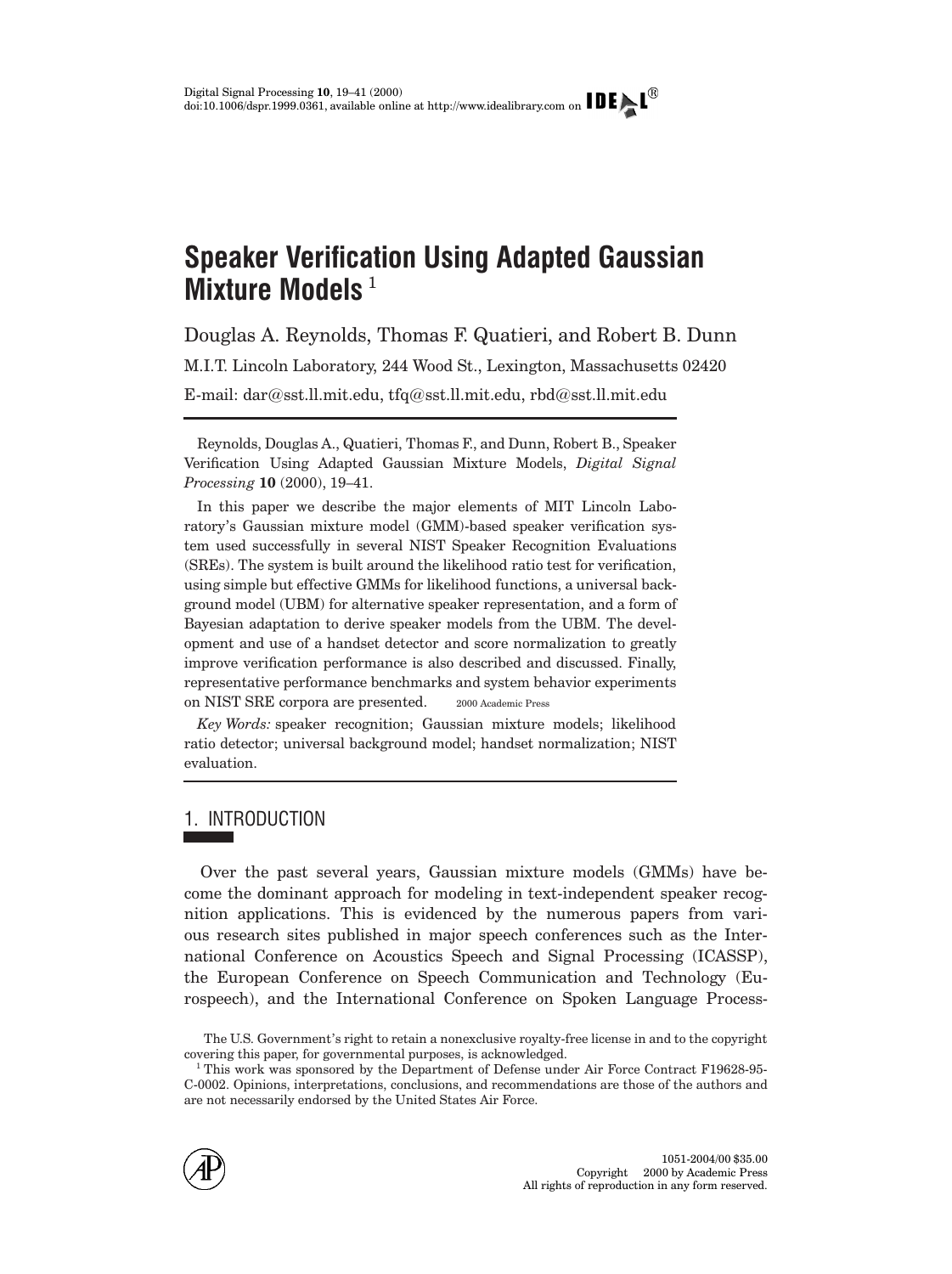ing (ICSLP), as well as articles in ESCA Transactions on Speech Communications and IEEE Transactions on Speech and Audio Processing. A GMM is used in speaker recognition applications as a generic probabilistic model for multivariate densities capable of representing arbitrary densities, which makes it well suited for unconstrained text-independent applications. The use of GMMs for text-independent speaker identification was first described in [1–3]. An Extension of GMM-based systems to speaker verification was described and evaluated on several publicly available speech corpora in [4, 5].

In more recent years, GMM-based systems have been applied to the annual NIST Speaker Recognition Evaluations (SRE). These systems, fielded by different sites, have consistently produced state-of-the-art performance [6, 7]. In particular, a GMM-based system developed by MIT Lincoln Laboratory [8], employing Bayesian adaptation of speaker models from a universal background model and handset-based score normalization, has been the basis of the top performing systems in the NIST SREs since 1996. The system is referred to as the Gaussian Mixture Model-Universal Background Model (GMM-UBM) speaker verification/detection  $2$  system. In this paper we describe the development and evaluation of the GMM-UBM system as applied to the NIST SRE corpora for single-speaker detection.

The remainder of this paper is organized as follows. Section 2 describes the basic speaker verification/detection task and the likelihood ratio detector approach used to address it. In Section 3 the main components of the GMM-UBM system are described. This section also presents the use of a handset detector and score normalization technique known as HNORM which greatly improves performance when training and testing with different microphones. Section 4 presents experiments and results of the GMM-UBM system using the NIST SRE corpora. Finally, conclusions and future directions are given in Section 5.

# 2. LIKELIHOOD RATIO DETECTOR

Given a segment of speech, *Y* , and a hypothesized speaker, *S*, the task of speaker detection, also referred to as verification, is to determine if *Y* was spoken by *S*. An implicit assumption often used is that *Y* contains speech from only one speaker. Thus, the task is better termed single-speaker detection. If there is no prior information that *Y* contains speech from a single speaker, the task becomes multispeaker detection. In this paper we will focus on the core single-speaker detection task. Discussion of systems that handle the multispeaker detection task can be found in [9].

<sup>&</sup>lt;sup>2</sup> We will use the terms verification and detection interchangeably in this paper.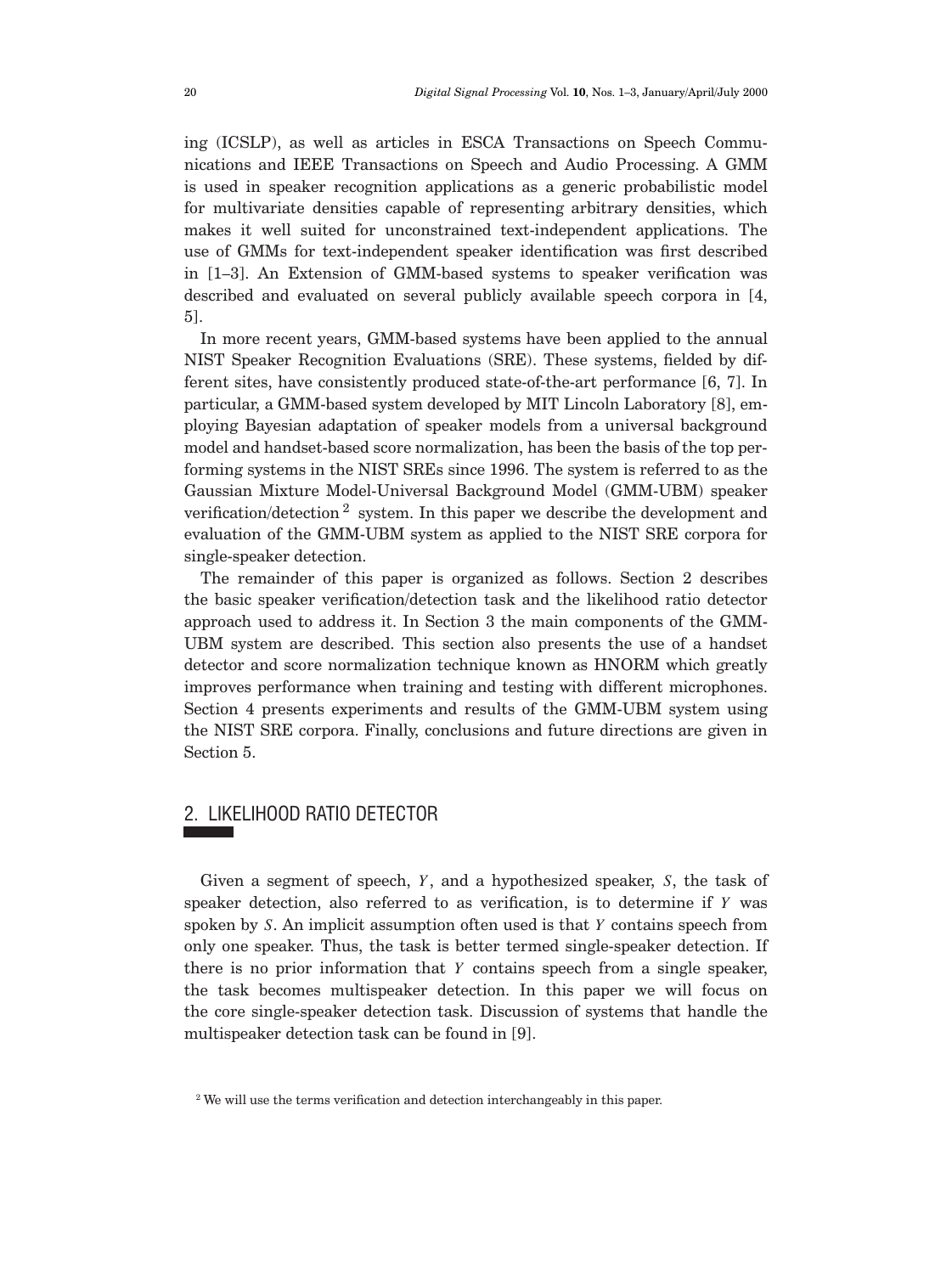

**FIG. 1.** Likelihood ratio-based speaker detection system.

The single-speaker detection task can be restated as a basic hypothesis test between

*H*0: *Y* is from the hypothesized speaker *S*

and

*H*1: *Y* is not from the hypothesized speaker *S.*

The optimum test<sup>3</sup> to decide between these two hypotheses is a likelihood ratio test given by

$$
\frac{p(Y \mid H_0)}{p(Y \mid H_1)} \begin{cases} \geq \theta & \text{accept } H_0 \\ \lt \theta & \text{reject } H_0, \end{cases} \tag{1}
$$

where  $p(Y | H_i)$ ,  $i = 0, 1$ , is the probability density function for the hypothesis  $H_i$ evaluated for the observed speech segment *Y* , also referred to as the *likelihood* of the hypothesis  $H_i$  given the speech segment.<sup>4</sup> The decision threshold for accepting or rejecting  $H_0$  is  $\theta$ . The basic goal of a speaker detection system is to determine techniques to compute values for the two likelihoods,  $p(Y | H_0)$  and  $p(Y | H_1)$ .

Figure 1 shows the basic components found in speaker detection systems based on likelihood ratios. The role of the front-end processing is to extract from the speech signal features that convey speaker-dependent information. In addition, techniques to minimize confounding effects from these features, such as linear filtering or noise, may be employed in the front-end processing. The output of this stage is typically a sequence of feature vectors representing the test segment,  $X = \{x_1, \ldots, x_T\}$ , where  $x_t$  is a feature vector indexed at discrete time  $t \in [1, 2, ..., T]$ . There is no inherent constraint that features extracted at synchronous time instants be used; as an example, the overall speaking rate of an utterance could be invoked as a feature. These feature vectors are then used to compute the likelihoods of  $H_0$  and  $H_1$ . Mathematically,  $H_0$  is represented by a model denoted *λ*hyp that characterizes the hypothesized speaker *S* in the feature space of *x*. For example, one could assume that a Gaussian distribution best represents the distribution of feature vectors for  $H_0$  so that  $\lambda_{\text{hyp}}$  would be

<sup>&</sup>lt;sup>3</sup> Strictly speaking, the likelihood ratio test is only optimal when the likelihood functions are known exactly. In practice this is rarely the case.

 $4 p(A | B)$  is referred to as a likelihood when *B* is considered the independent variable in the function.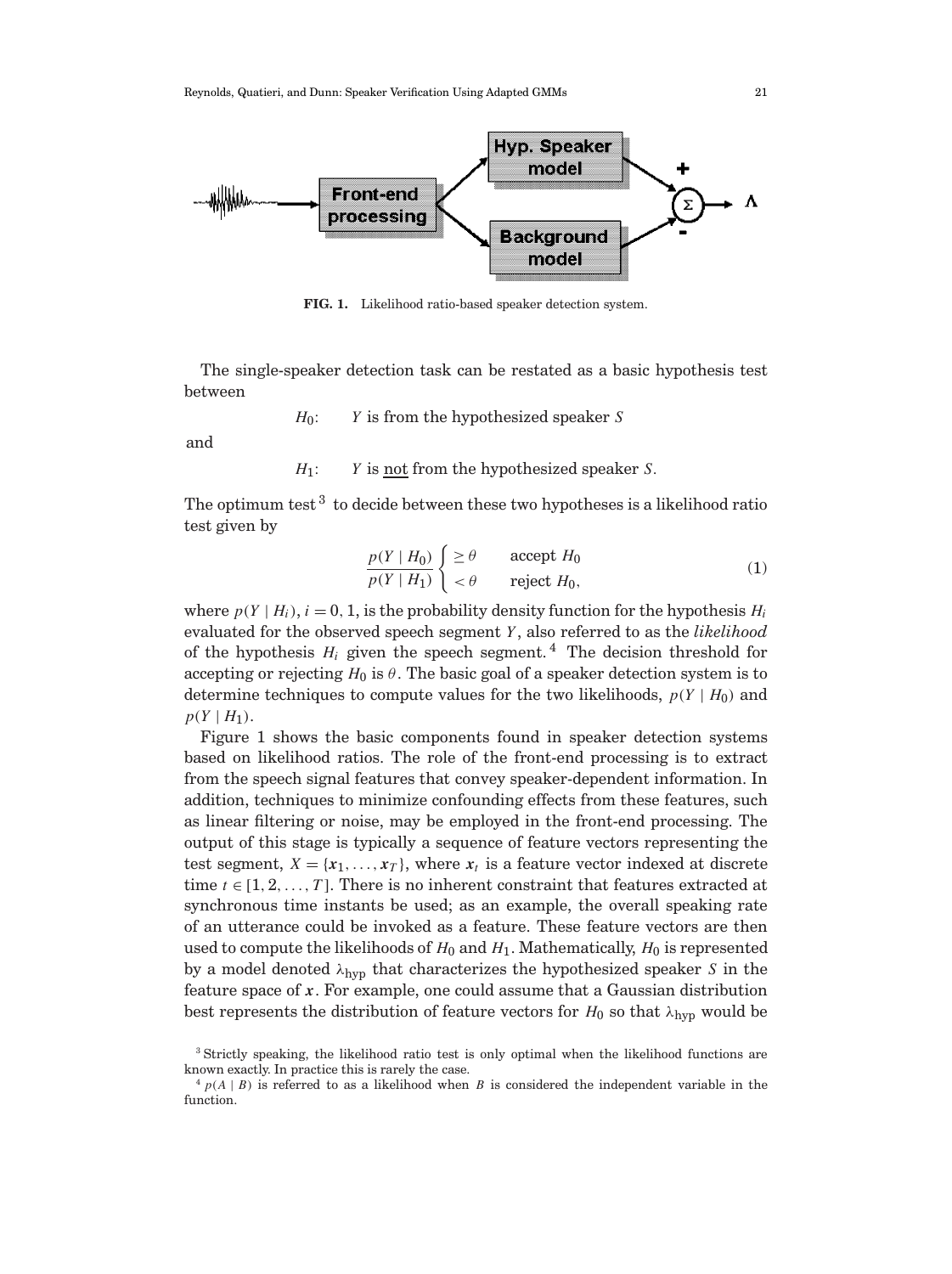denoting the mean vector and covariance matrix parameters of the Gaussian distribution. The alternative hypothesis,  $H_1$ , is represented by the model  $\lambda_{\overline{\text{hyp}}}.$ The likelihood ratio statistic is then  $p(X | \lambda_{hyp})/p(X | \lambda_{hyp})$ . Often, the logarithm of this statistic is used giving the log-likelihood ratio

$$
\Lambda(X) = \log p(X \mid \lambda_{\rm hyp}) - \log p(X \mid \lambda_{\overline{\rm hyp}}). \tag{2}
$$

While the model for *H*<sup>0</sup> is well defined and can be estimated using training speech from *S*, the model for  $\lambda_{\overline{hyp}}$  is less well defined since it potentially must represent the entire space of possible alternatives to the hypothesized speaker. Two main approaches have been taken for this alternative hypothesis modeling. The first approach is to use a set of other speaker models to cover the space of the alternative hypothesis. In various contexts, this set of other speakers has been called likelihood ratio sets [10], cohorts [11], and background speakers [4]. Given a set of *N* background speaker models  $\{\lambda_1, \ldots, \lambda_N\}$ , the alternative hypothesis model is represented by

$$
p(X \mid \lambda_{\overline{\text{hyp}}}) = \mathcal{F}(p(X \mid \lambda_1), \dots, p(X \mid \lambda_N)),\tag{3}
$$

where  $\mathcal{F}(\cdot)$  is some function, such as average or maximum, of the likelihood values from the background speaker set. The selection, size, and combination of the background speakers has been the subject of much research (for example, [4, 11, 12]). In general, it has been found that to obtain the best performance with this approach requires the use of speaker-specific background speaker sets. This can be a drawback in applications using a large number of hypothesized speakers, each requiring their own background speaker set.

The second major approach to alternative hypothesis modeling is to pool speech from several speakers and train a single model. Various terms for this single model are a general model [13], a world model, and a universal background model [8]. Given a collection of speech samples from a large number of speakers representative of the population of speakers expected during recognition, a single model,  $\lambda_{bkg}$ , is trained to represent the alternative hypothesis. Research on this approach has focused on selection and composition of the speakers and speech used to train the single model [14, 15]. The main advantage of this approach is that a single speaker-independent model can be trained once for a particular task and then used for all hypothesized speakers in that task. It is also possible to use multiple background models tailored to specific sets of speakers [15, 16]. In this paper we will use a single background model for all hypothesized speakers and we refer to this as the universal background model (UBM).

# 3. GMM-UBM VERIFICATION SYSTEM

Given the canonical framework for the likelihood ratio speaker detection system, we next describe the specific components of the GMM-UBM system.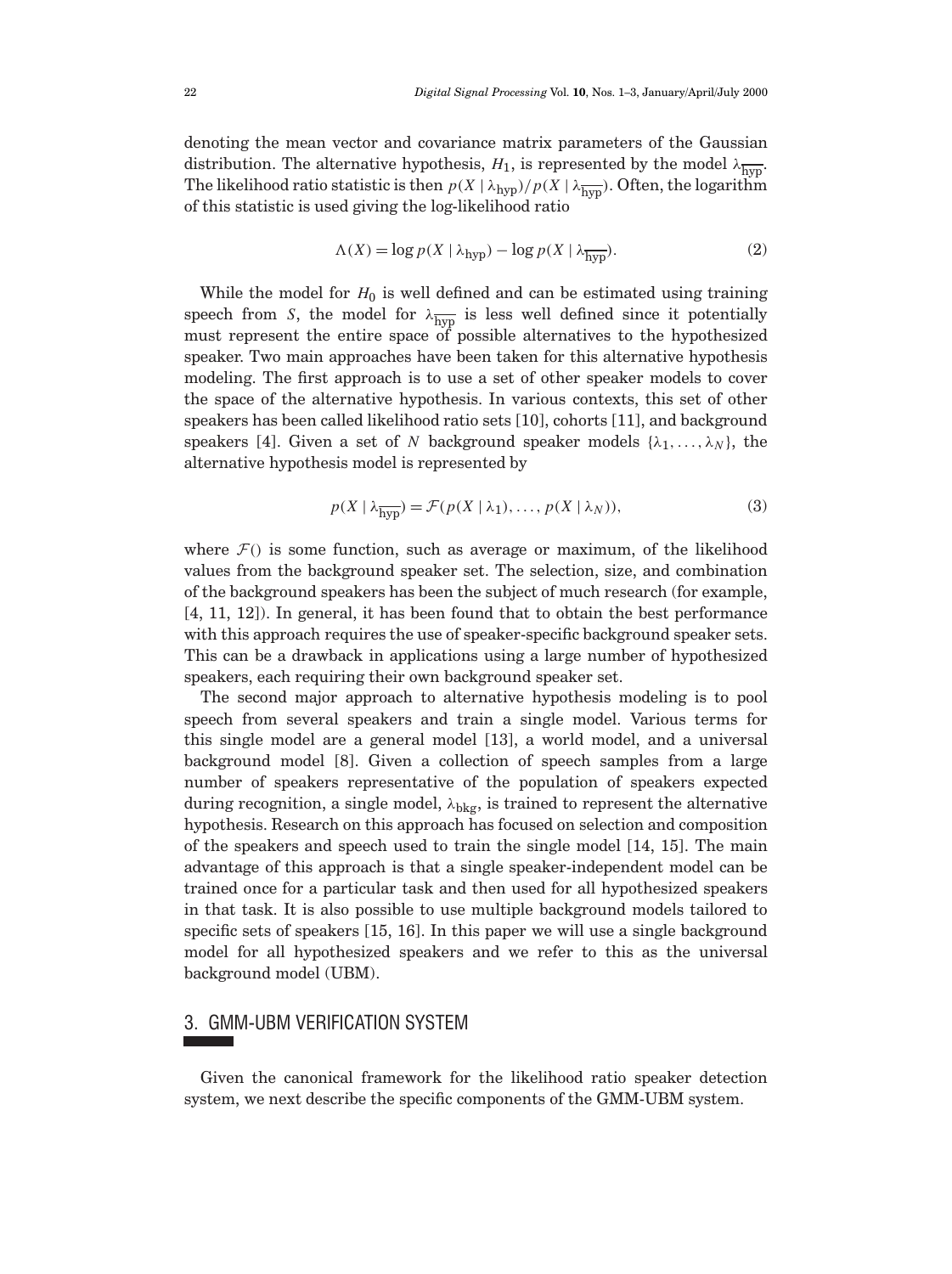#### *3.1. Gaussian Mixture Models*

An important step in the implementation of the above likelihood ratio detector is selection of the actual likelihood function,  $p(X | \lambda)$ . The choice of this function is largely dependent on the features being used as well as specifics of the application. For text-independent speaker recognition, where there is no prior knowledge of what the speaker will say, the most successful likelihood function has been Gaussian mixture models. In text-dependent applications, where there is strong prior knowledge of the spoken text, additional temporal knowledge can be incorporated by using hidden Markov models (HMMs) as the basis for the likelihood function. To date, however, use of more complicated likelihood functions, such as those based on HMMs, has shown no advantage over GMMs for text-independent speaker detection tasks as in the NIST SREs.

For a *D*-dimensional feature vector,  $x$ , the mixture density used for the likelihood function is defined as

$$
p(\mathbf{x} \mid \lambda) = \sum_{i=1}^{M} w_i p_i(\mathbf{x}).
$$
\n(4)

The density is a weighted linear combination of *M* unimodal Gaussian densities,  $p_i(\mathbf{x})$ , each parameterized by a mean  $D \times 1$  vector,  $\mu_i$ , and a  $D \times D$  covariance matrix,  $\Sigma_i$ ;

$$
p_i(x) = \frac{1}{(2\pi)^{D/2} |\Sigma_i|^{1/2}} \exp\left\{-\frac{1}{2}(x - \mu_i)'(\Sigma_i)^{-1}(x - \mu_i)\right\}.
$$
 (5)

The mixture weights,  $w_i$ , furthermore satisfy the constraint  $\sum_{i=1}^{M} w_i = 1$ . Collectively, the parameters of the density model are denoted as  $\lambda = \{w_i, \mu_i, \Sigma_i\}$ , where  $i = 1, \ldots, M$ .

While the general model form supports full covariance matrices, i.e., a covariance matrix with all its elements, we use only diagonal covariance matrices in this paper. This is done for three reasons. First, the density modeling of an *M*th order full covariance GMM can equally well be achieved using a larger order diagonal covariance  $GMM$ <sup>5</sup> Second, diagonal-matrix  $GMMs$  are more computationally efficient than full covariance GMMs for training since repeated inversions of a  $D \times D$  matrix are not required. Third, empirically we have observed that diagonal matrix GMMs outperform full matrix GMMs.

Given a collection of training vectors, maximum likelihood model parameters are estimated using the iterative expectation–maximization (EM) algorithm [17]. The EM algorithm iteratively refines the GMM parameters to monotonically increase the likelihood of the estimated model for the observed feature vectors, i.e., for iterations *k* and  $k + 1$ ,  $p(X | \lambda^{(k+1)}) > p(X | \lambda^{(k)})$ . Generally, five iterations are sufficient for parameter convergence. The EM equations for training a GMM can be found in [3, 18]. As discussed later, parameters for

 $5$  GMMs with  $M > 1$  using diagonal covariance matrices can model distributions of feature vectors with correlated elements. Only in the degenerate case of  $M = 1$  is the use of a diagonal covariance matrix incorrect for feature vectors with correlated elements.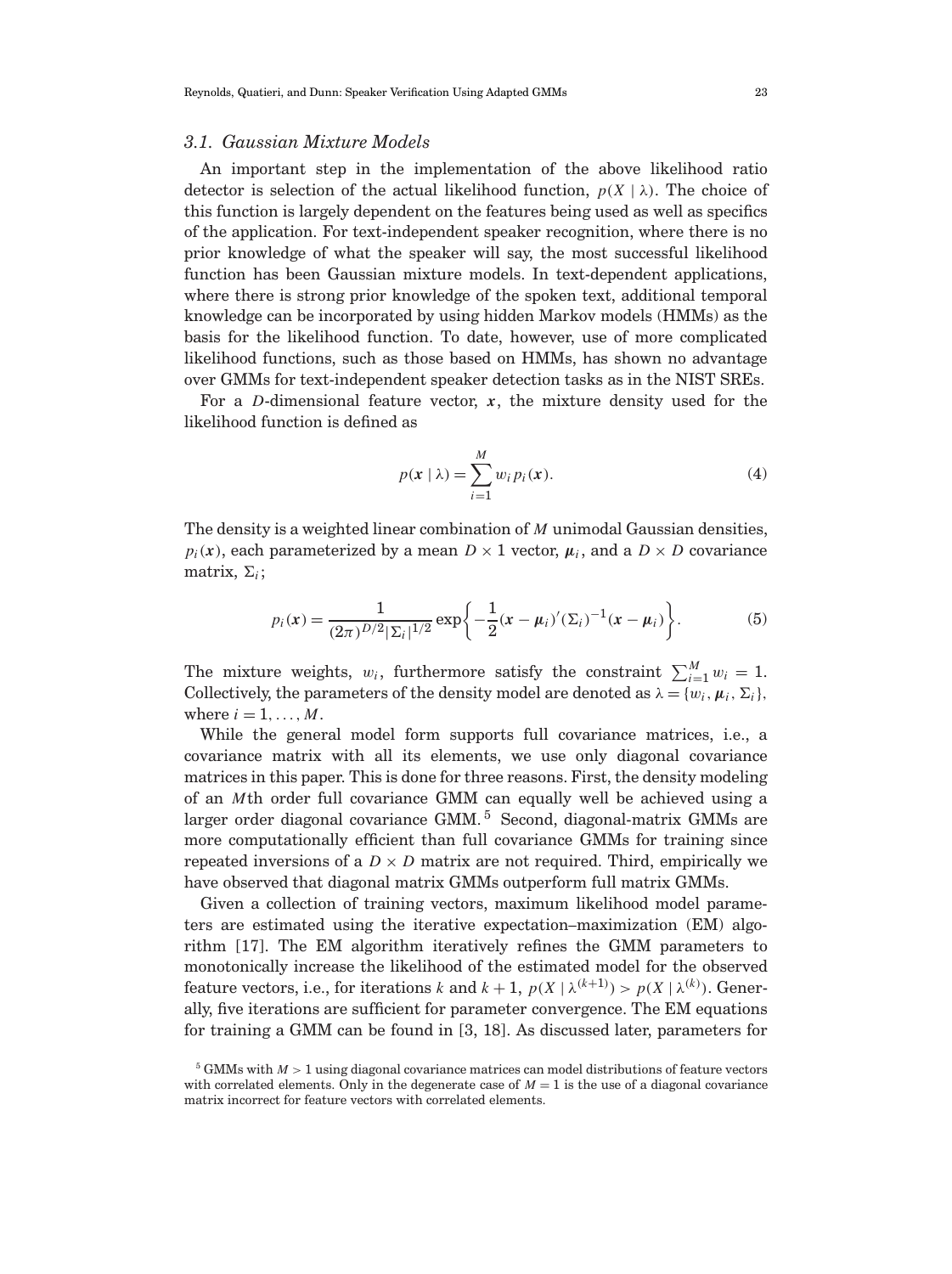the UBM are trained using the EM algorithm, but a form of Bayesian adaptation is used for training speaker models.

Usually, the feature vectors of *X* are assumed independent, so the loglikelihood of a model  $\lambda$  for a sequence of feature vectors,  $X = \{x_1, \ldots, x_T\}$ , is computed as

$$
\log p(X \mid \lambda) = \sum_{t=1}^{T} \log p(x_t \mid \lambda),\tag{6}
$$

where  $p(x_t | \lambda)$  is computed as in Eq. (4). Often, the average log-likelihood value is used by dividing  $\log p(X | \lambda)$  by *T*. This is done to normalize out duration effects from the log-likelihood value. Since the incorrect assumption of independence is underestimating the actual likelihood value with dependencies, this scaling factor can also be considered a rough compensation factor to the likelihood value in Eq. (6).

The GMM can be viewed as a hybrid between a parametric and nonparametric density model. Like a parametric model it has structure and parameters that control the behavior of the density in known ways, but without constraints that the data must be of a specific distribution type, such as Gaussian or Laplacian. Like a nonparametric model, the GMM has many degrees of freedom to allow arbitrary density modeling, without undue computation and storage demands. It can also be thought of as a single-state HMM with a Gaussian mixture observation density, or an ergodic Gaussian observation HMM with fixed, equal transition probabilities. Here, the Gaussian components can be considered to be modeling the underlying broad phonetic sounds that characterize a person's voice. A more detailed discussion of how GMMs apply to speaker modeling can be found in  $[2, 3]$ .

The advantages of using a GMM as the likelihood function are that it is computationally inexpensive, is based on a well-understood statistical model, and, for text-independent tasks, is insensitive to the temporal aspects of the speech, modeling only the underlying distribution of acoustic observations from a speaker. The latter is also a disadvantage in that higher levels of information about the speaker conveyed in the temporal speech signal are not used. The modeling and exploitation of these higher-levels of information may be where approaches based on speech recognition [19] produce benefits in the future. To date, however, these approaches (e.g., large vocabulary or phoneme recognizers) have basically been used only as means to compute likelihood values, without explicit use of any higher-level information such as speaker-dependent word usage or speaking style.

#### *3.2. Front-End Processing*

Several processing steps occur in the front-end analysis. First, the speech is segmented into frames by a 20-ms window progressing at a 10-ms frame rate. A speech activity detector is then used to discard silence–noise frames. The speech activity detector is a self-normalizing, energy based detector that tracks the noise floor of the signal and can adapt to changing noise conditions  $[2, 20]$ . The speech detector discards  $20-25\%$  of the signal from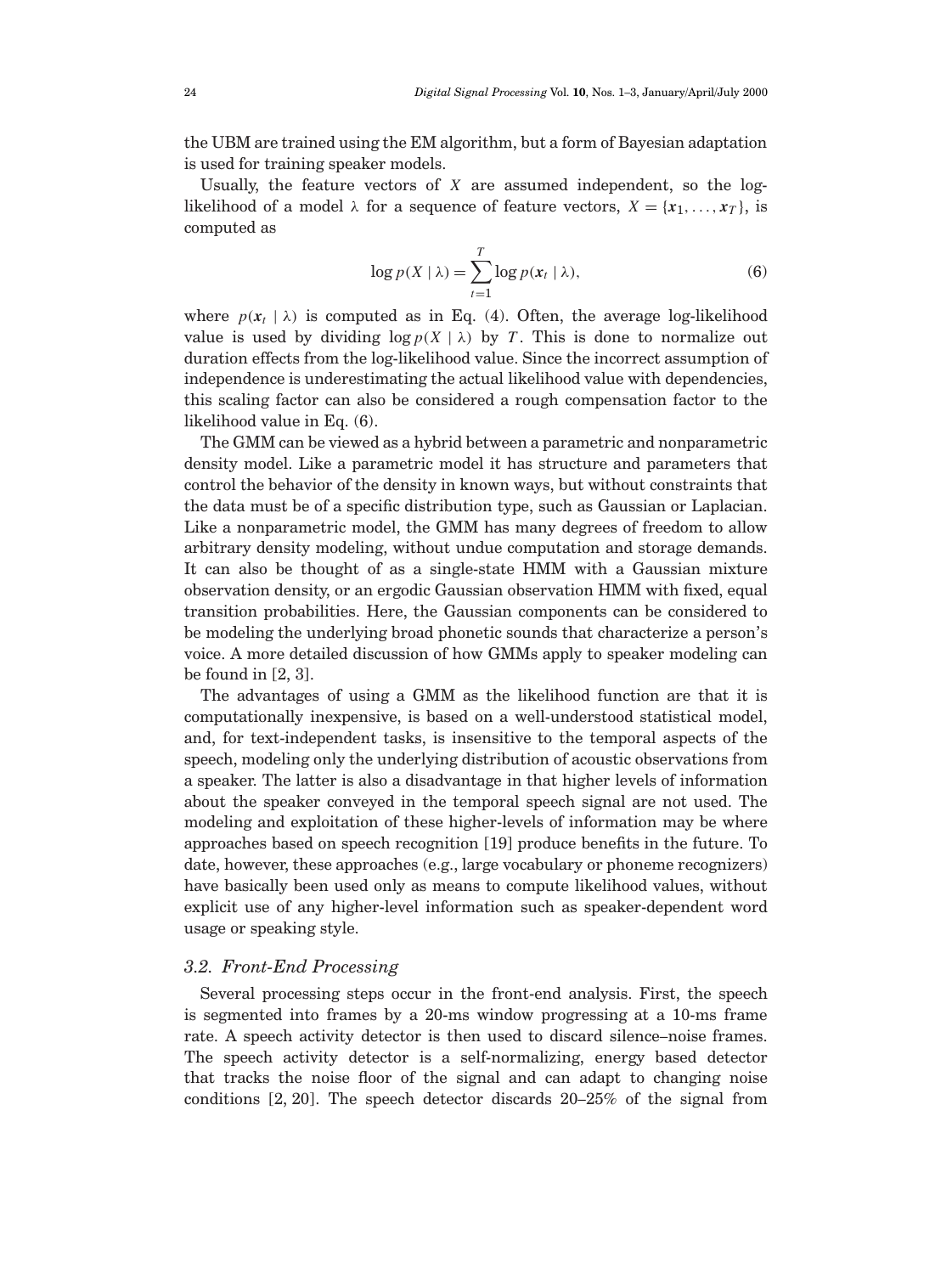conversational telephone recordings such as that in the Switchboard databases from which the NIST SRE corpora are derived.

Next, mel-scale cepstral feature vectors are extracted from the speech frames. The mel-scale cepstrum is the discrete cosine transform of the logspectral energies of the speech segment *Y* . The spectral energies are calculated over logarithmically spaced filters with increasing bandwidths (mel-filters). A detailed description of the feature extraction steps can be found in [2, 3]. For bandlimited telephone speech, cepstral analysis is performed only over the melfilters in the telephone passband (300–3400 Hz). All cepstral coefficients except its zeroth value (the DC level of the log-spectral energies) are retained in the processing. Finally, delta cepstra are computed using a first order orthogonal polynomial temporal fit over  $\pm 2$  feature vectors (two to the left and two to the right over time) from the current vector [21]. The choice of features is based on previous good performance and results in [22] comparing several standard speech features for speaker identification.

Finally, the feature vectors are channel normalized to remove linear channel convolutional effects. Since we are using cepstral features, linear convolutional effects appear as additive biases. Both cepstral mean subtraction (CMS) and RASTA filtering [23] have been used successfully and, in general, both methods have comparable performance for single speaker detection tasks. When training and recognition speech are collected from different microphones or channels (e.g., different telephone handsets and/or lines), this is a crucial step for achieving good recognition accuracy. However, as seen in several NIST SRE results and reported in [24], this linear compensation does not completely eliminate the performance loss under mismatched microphone conditions. In this paper, we describe one approach to address this remaining mismatch using a normalization of log-likelihood ratio scores [8]. An alternative approach to account specifically for differences in microphone nonlinearities across train and test data is to operate on the waveform with nonlinear transformations, rather than adjusting the log-likelihood ratio scores [25].

#### *3.3. Universal Background Model*

In the GMM-UBM system we use a single, speaker-independent background model to represent  $p(X | \lambda_{\overline{\text{hyp}}})$ . The UBM is a large GMM trained to represent the speaker-independent distribution of features. Specifically, we want to select speech that is reflective of the expected alternative speech to be encountered during recognition. This applies to both the type and the quality of speech, as well as the composition of speakers. For example, in the NIST SRE singlespeaker detection tests, it is known *a priori* that the speech comes from local and long-distance telephone calls and that male hypothesized speakers will only be tested against male speech. In this case, we would train the UBM used for male tests using only male telephone speech. In the case where there is no prior knowledge of the gender composition of the alternative speakers, we would train using gender-independent speech.

Other than these general guidelines and experimentation, there is no objective measure to determine the right number of speakers or amount of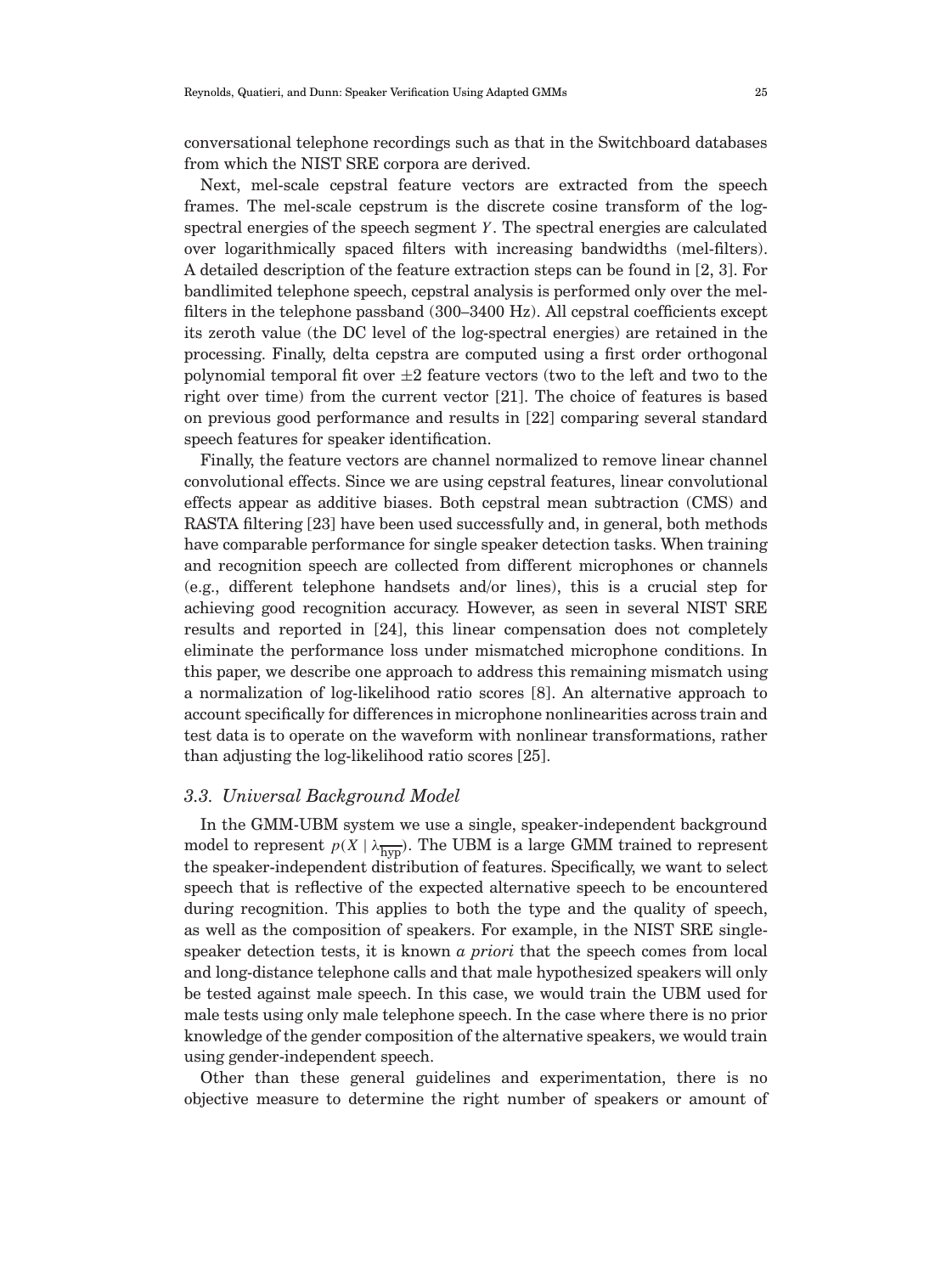speech to use in training a UBM. Empirically, from the NIST SRE we have observed no performance loss using a UBM trained with one hour of speech compared to one trained using six hours of speech. In both cases, the training speech was extracted from the same speaker population. Careful experiments controlling the number of speakers present in the UBM training data have not been conducted.

Given the data to train a UBM, there are many approaches that can be used to obtain the final model. The simplest is to merely pool all the data to train the UBM via the EM algorithm (Fig. 2a). One should be careful that the pooled data are balanced over the subpopulations within the data. For example, in using gender-independent data, one should be sure there is a balance of male and female speech. Otherwise, the final model will be biased toward the dominant subpopulation. The same argument can be made for other subpopulations such as speech from different microphones. Another approach is to train individual UBMs over the subpopulations in the data, such as one for male and one for female speech, and then pool the subpopulation models together (Fig. 2b). This approach has the advantages that one can effectively use unbalanced data and can carefully control the composition of the final UBM. Still other approaches can be found in the literature (see, for example, [15, 26]).

Over the past several SREs, our approach has been to train UBMs over subpopulations in the data and then pool the models to create the final UBM (Fig. 2b). For the 1999 NIST SRE we created a gender-independent UBM by training two 1024 mixture GMMs, one for male speech and one for female speech, and then pooling the two models to create our 2048 mixture UBM. We trained these using one hour of speech per gender which was extracted from the 1997 SRE 30-s test files. The speech was equally distributed over carbon-



**FIG. 2.** Data and model pooling approaches for creating a UBM. (a) Data from subpopulations are pooled prior to training the UBM via the EM algorithm. (b) Individual subpopulation models are trained then combined (pooled) to create final UBM.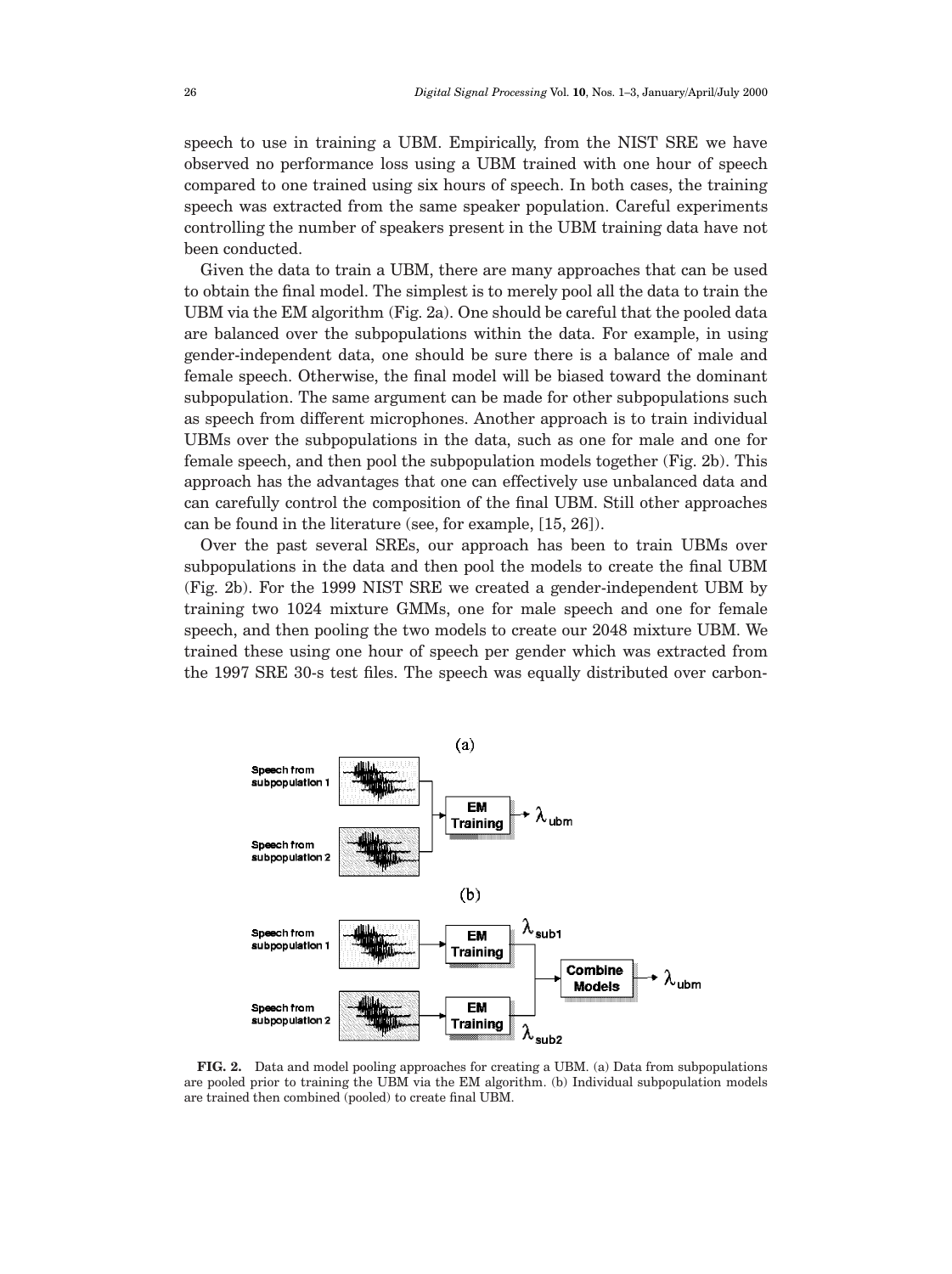button and electret handset types (using handset labels provided by NIST). The models were pooled simply by agglomerating the Gaussians and renormalizing the mixture weights.

#### *3.4. Adaptation of Speaker Model*

In the GMM-UBM system, we derive the hypothesized speaker model by adapting the parameters of the UBM using the speaker's training speech and a form of Bayesian adaptation  $6$  [18, 27]. Unlike the standard approach of maximum likelihood training of a model for the speaker independently of the UBM, the basic idea in the adaptation approach is to derive the speaker's model by updating the well-trained parameters in the UBM via adaptation. This provides a tighter coupling between the speaker's model and UBM which not only produces better performance than decoupled models, but, as discussed later in this section, also allows for a fast-scoring technique. Like the EM algorithm, the adaption is a two step estimation process. The first step is identical to the expectation step of the EM algorithm, where estimates of the sufficient statistics<sup>7</sup> of the speaker's training data are computed for each mixture in the UBM. Unlike the second step of the EM algorithm, for adaptation these new sufficient statistic estimates are then combined with the old sufficient statistics from the UBM mixture parameters using a data-dependent mixing coefficient. The data-dependent mixing coefficient is designed so that mixtures with high counts of data from the speaker rely more on the new sufficient statistics for final parameter estimation and mixtures with low counts of data from the speaker rely more on the old sufficient statistics for final parameter estimation.

The specifics of the adaptation are as follows. Given a UBM and training vectors from the hypothesized speaker,  $X = \{x_1, \ldots, x_T\}$ , we first determine the probabilistic alignment of the training vectors into the UBM mixture components (Fig. 3a). That is, for mixture *i* in the UBM, we compute

$$
\Pr(i \mid x_t) = \frac{w_i p_i(x_t)}{\sum_{j=1}^M w_j p_j(x_t)}.\tag{7}
$$

We then use  $Pr(i | x_t)$  and  $x_t$  to compute the sufficient statistics for the weight, mean, and variance parameters:  $8$ 

$$
n_i = \sum_{t=1}^{T} \Pr(i \mid \mathbf{x}_t) \tag{8}
$$

$$
E_i(x) = \frac{1}{n_i} \sum_{t=1}^{T} \Pr(i \mid x_t) x_t
$$
 (9)

<sup>6</sup> This is also known as Bayesian learning or *maximum a posteriori* (MAP) estimation. We use the term Bayesian adaptation since, as applied to the speaker-independent UBM to estimate the speaker-dependent model, the operation closely resembles speaker adaptation used in speech recognition applications.

<sup>7</sup> These are the basic statistics needed to be estimated to compute the desired parameters. For a GMM mixture, these are the count and the first and second moments required to compute the mixture weight, mean, and variance.

 $8x^2$  is shorthand for diag( $xx'$ ).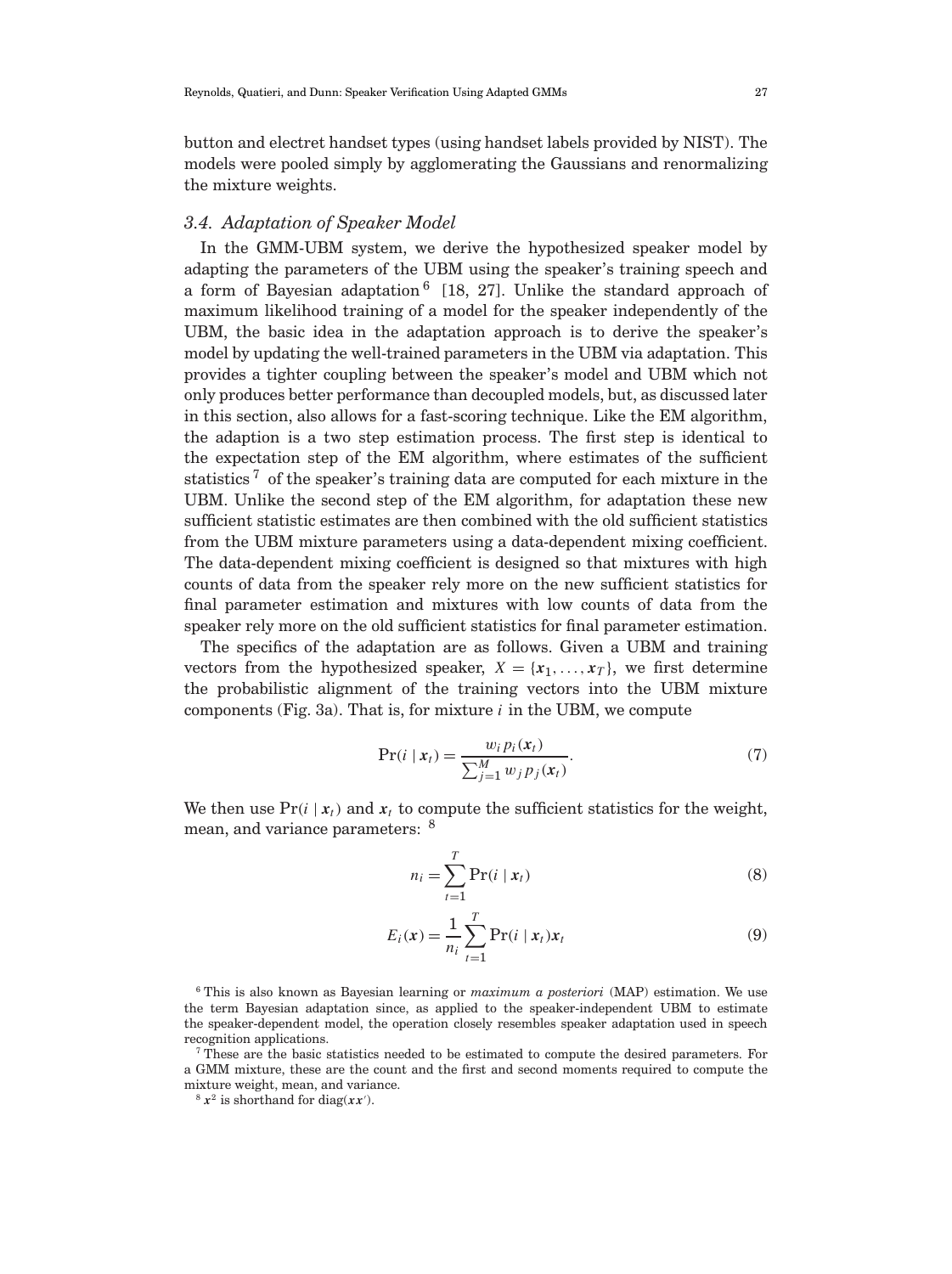

**FIG. 3.** Pictorial example of two steps in adapting a hypothesized speaker model. (a) The training vectors (x's) are probabilistically mapped into the UBM mixtures. (b) The adapted mixture parameters are derived using the statistics of the new data and the UBM mixture parameters. The adaptation is data dependent, so UBM mixture parameters are adapted by different amounts.

$$
E_i(x^2) = \frac{1}{n_i} \sum_{t=1}^{T} \Pr(i \mid x_t) x_t^2.
$$
 (10)

This is the same as the expectation step in the EM algorithm.

Finally, these new sufficient statistics from the training data are used to update the old UBM sufficient statistics for mixture *i* to create the adapted parameters for mixture *i* (Fig. 3b) with the equations:

$$
\hat{w}_i = \left[ \alpha_i^w n_i / T + (1 - \alpha_i^w) w_i \right] \gamma \tag{11}
$$

$$
\hat{\boldsymbol{\mu}}_i = \alpha_i^m E_i(\mathbf{x}) + (1 - \alpha_i^m) \boldsymbol{\mu}_i \tag{12}
$$

$$
\hat{\sigma}_i^2 = \alpha_i^v E_i(x^2) + (1 - \alpha_i^v)(\sigma_i^2 + \mu_i^2) - \hat{\mu}_i^2.
$$
 (13)

The adaptation coefficients controlling the balance between old and new estimates are  $\{\alpha_i^w, \alpha_i^m, \alpha_i^v\}$  for the weights, means and variances, respectively. The scale factor,  $\gamma$ , is computed over all adapted mixture weights to ensure they sum to unity. Note that the sufficient statistics, not the derived parameters, such as the variance, are being adapted.

For each mixture and each parameter, a data-dependent adaptation coefficient  $\alpha_i^{\rho}$ ,  $\rho \in \{w, m, v\}$ , is used in the above equations. This is defined as

$$
\alpha_i^{\rho} = \frac{n_i}{n_i + r^{\rho}},\tag{14}
$$

where  $r^{\rho}$  is a fixed relevance factor for parameter  $\rho$ .<sup>9</sup> The parameter updating as described in Eqs.  $(11)$ – $(14)$  can be derived from the general MAP estimation equations for a GMM using constraints on the prior distribution described in [27] (Section V, Eqs. (47) and (48)). The parameter updating equation for the

<sup>9</sup> Thanks go to Michael Newman of Dragon Systems for early discussions about the use of a relevance factor in the adaptation coefficient.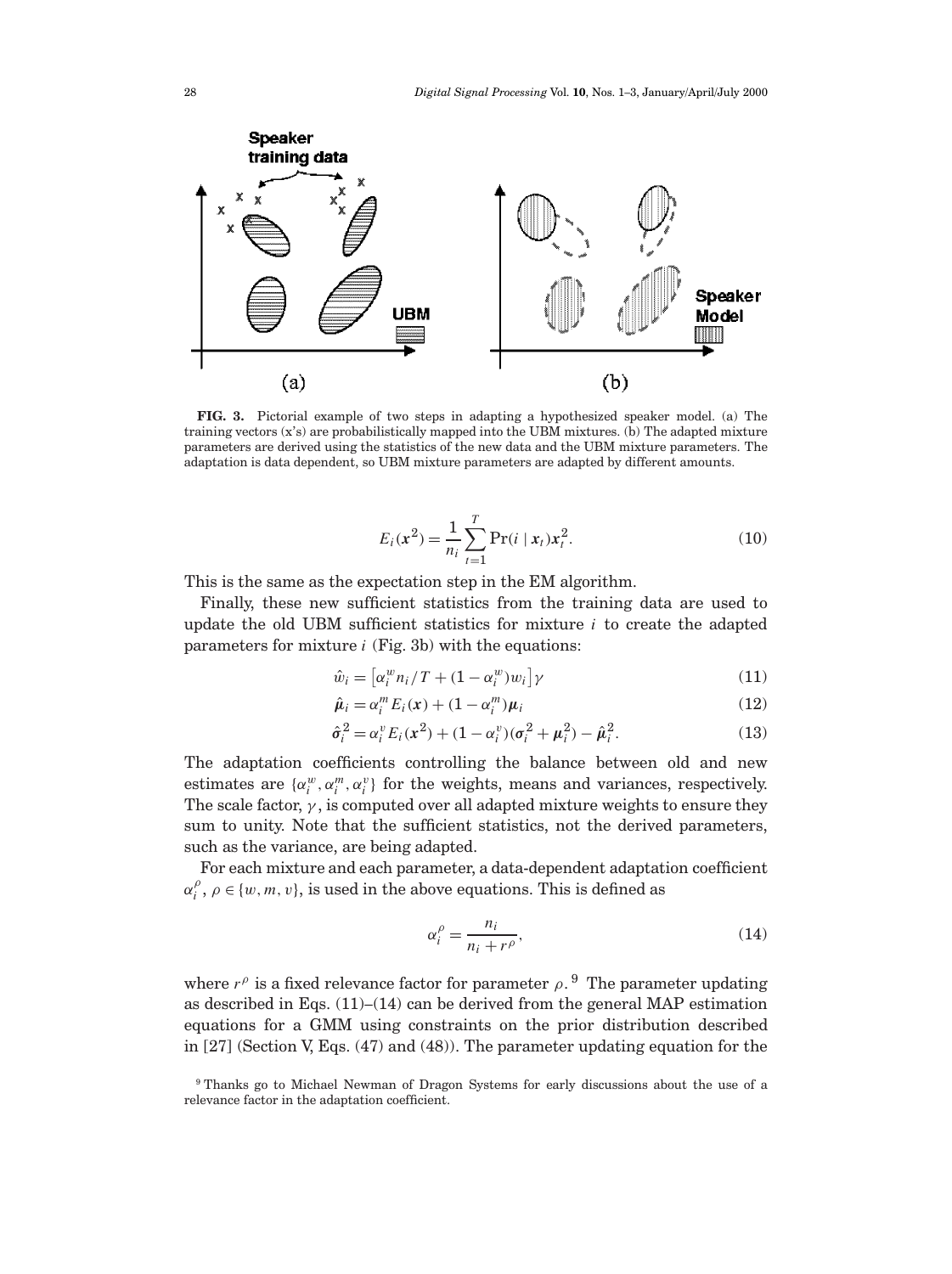weight parameter  $(Eq. (11))$ , however, does not follow from the general MAP estimation equations. The MAP-based equation is  $\hat{w}_i = (r^w + n_i)/(T + Mr^w)$ . It was found experimentally that using this estimate reduced performance compared to using the current weighted average in Eq. (11).

Using a data-dependent adaptation coefficient allows a mixture-dependent adaptation of parameters. If a mixture component has a low probabilistic count,  $n_i$ , of new data, then  $\alpha_i^{\rho} \to 0$  causing the deemphasis of the new (potentially undertrained) parameters and the emphasis of the old (better trained) parameters. For mixture components with high probabilistic counts,  $\alpha_i^{\rho} \rightarrow 1$ , causing the use of the new speaker-dependent parameters. The relevance factor is a way of controlling how much new data should be observed in a mixture before the new parameters begin replacing the old parameters. This approach should thus be robust to limited training data.

The use of parameter-dependent relevance factors (and hence parameterdependent adaptation coefficients  $\alpha_i^{\rho}$ ) further allows tuning of different adaptation rates for the weights, means, and variances. However, experiments reported in [28] found there was only a minor gain in using parameter-dependent adaptation coefficients. In the GMM-UBM system we use a single adaptation coefficient for all parameters  $(\alpha_i^w = \alpha_i^m = \alpha_i^v = n_i/(n_i + r))$  with a relevance factor of  $r = 16$ . Development experiments found performance was rather insensitive to relevance factors in the range (8–20). The only exception to the single adaptation coefficient is for experiments where we only adapt selective parameters. In this case, for the unadapted parameter,  $\rho$ , we set  $\alpha_i^{\rho} = 0$ ,  $\forall i$ .

Since the adaptation is data dependent, not all Gaussians in the UBM are adapted during speaker model training. Knowing the amount of unadapted Gaussians can be an important factor in reduced model storage requirements, since it is possible to efficiently store models using only the difference with the UBM. To examine the amount of Gaussians adapted, we looked at 19 male and 19 female models adapted from the gender-independent UBM described in Section 3.3. Each model was adapted with two minutes of data and only means were adapted  $(\alpha_i^w = \alpha_i^v = 0)$ . We computed the Bhattacharyya distance [29] between corresponding Gaussians in the speaker model and UBM and counted the number of zero distances (those Gaussians which were unchanged in adaptation). For the male speakers, we found that 24% of the UBM Gaussians had zero distances compared to 13% for the female speakers. Since the UBM was constructed by agglomerating gender-dependent models, we also looked at the number of zero distances to the gender-dependent subpopulation models in the UBM. The male speakers had the following percentage of zero distances: 7% in the male portion of the UBM and 40% in the female portion of the UBM. The female speakers had 14% zero distances in the male portion of the UBM and 12% in the female portion of the UBM. Thus, the male speakers tended to only adapt mixtures from the male portion of the UBM and the female speakers tended to adapt both male and female Gaussians.

Results published in [8] using 1996 NIST SRE data and comparison to other systems not using adaptation in NIST SREs strongly indicate that the adaptation approach provides superior performance over a decoupled system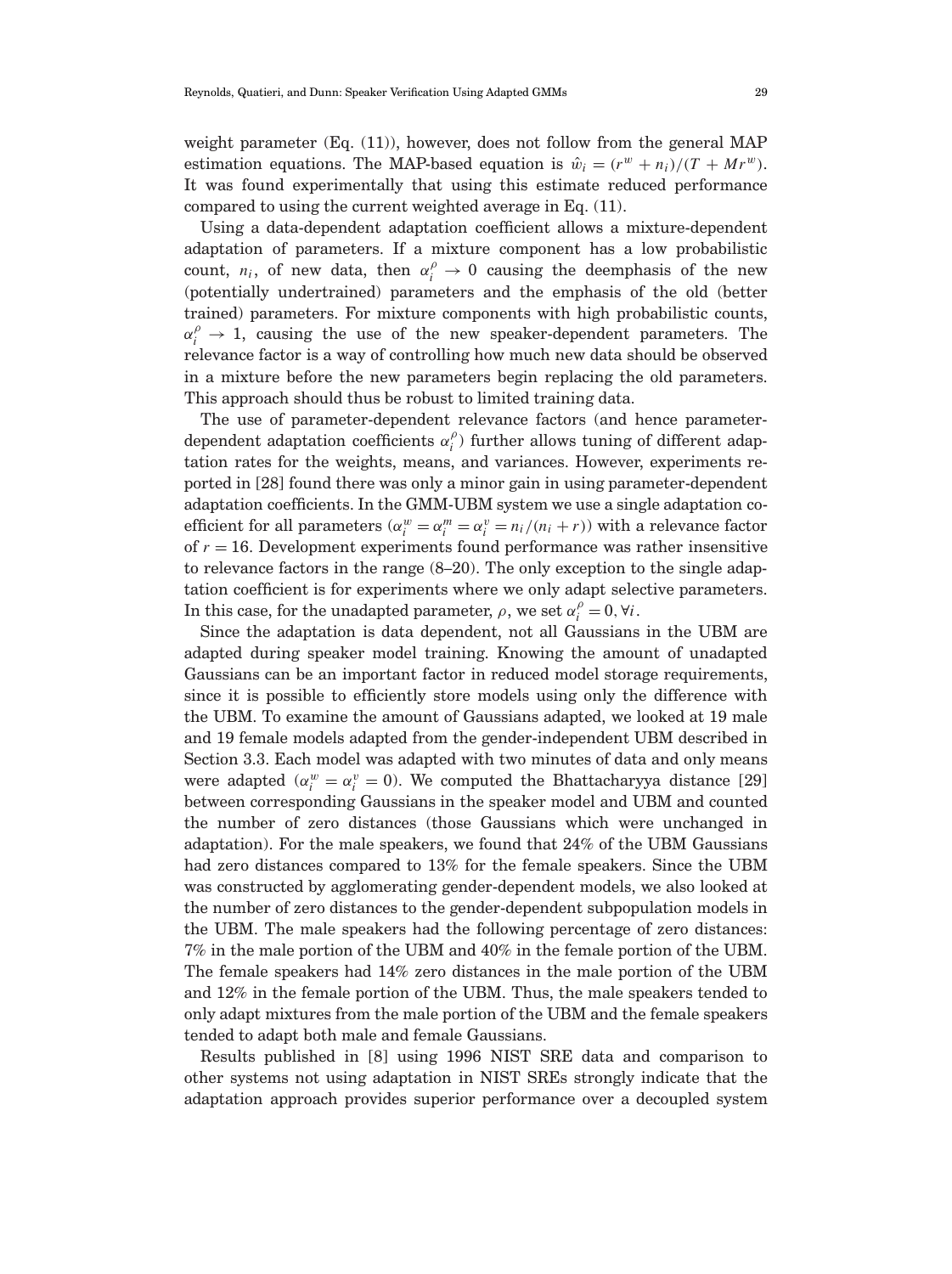where the speaker model is trained independent of the UBM. One possible explanation for the improved performance is that the use of adapted models in the likelihood ratio is not affected by unseen acoustic events in recognition speech. Loosely speaking, if one considers the UBM as covering the space of speaker-independent, broad acoustic classes of speech sounds, then adaptation is the speaker-dependent tuning of those acoustic classes observed in the speaker's training speech. Mixture parameters for those acoustic classes not observed in the training speech are merely copied from the UBM. This means that during recognition, data from acoustic classes unseen in the speaker's training speech produce approximately zero log-likelihood ratio values that contribute evidence neither toward nor against the hypothesized speaker. Speaker models trained using only the speaker's training speech will have low likelihood values for data from classes not observed in the training data thus producing low likelihood ratio values. While this is appropriate for speech not from the speaker, it clearly can cause incorrect values when the unseen data occurs in test speech from the speaker.

#### *3.5. Log-Likelihood Ratio Computation*

The log-likelihood ratio for a test sequence of feature vectors *X* is computed as  $\Delta(X) = \log p(X|\lambda_{\text{hvp}}) - \log p(X|\lambda_{\text{ubm}})$ . The fact that the hypothesized speaker model was adapted from the UBM, however, allows a faster scoring method than merely evaluating the two GMMs as in Eq. (6). This fast scoring approach is based on two observed effects. The first is that when a large GMM is evaluated for a feature vector, only a few of the mixtures contribute significantly to the likelihood value. This is because the GMM represents a distribution over a large space but a single vector will be near only a few components of the GMM. Thus, likelihood values can be approximated very well using only the top *C* best scoring mixture components.

The second observed effect is that the components of the adapted GMM retain a correspondence with the mixtures of the UBM, so that vectors close to a particular mixture in the UBM will also be close to the corresponding mixture in the speaker model. Using these two effects, a fast scoring procedure operates as follows: For each feature vector, determine the top *C* scoring mixtures in the UBM and compute UBM likelihood using only these top *C* mixtures. Next, score the vector against only the corresponding *C* components in the adapted speaker model to evaluate the speaker's likelihood. For a UBM with *M* mixtures, this requires only *M* + *C* Gaussian computations per feature vector compared to 2*M* Gaussian computations for normal likelihood ratio evaluation. When there are multiple hypothesized speaker models for each test segment, the savings become even greater. In the GMM-UBM system, we use a value of  $C = 5$ .

#### *3.6. Handset Score Normalization*

It has been widely observed in the literature that handset  $10$  variability causes significant performance degradation in speaker recognition systems. Channel

 $10$  The term handset is used to imply the microphone used in the handset.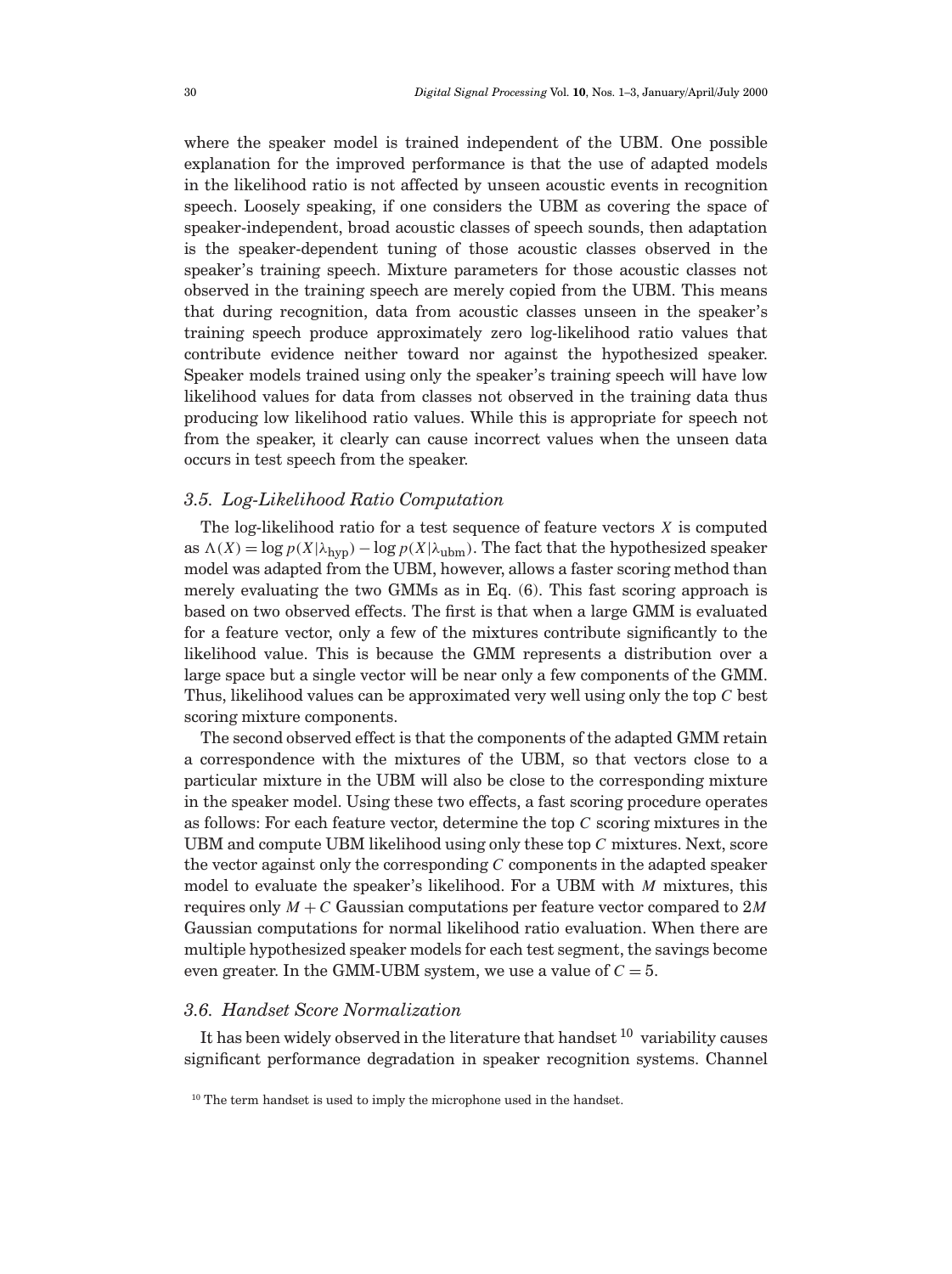compensation in the front-end processing addresses linear channel effects, but there is evidence that handset transducer effects are nonlinear in nature and are thus difficult to remove from the features prior to training and recognition [25, 30]. Because the handset effects remain in the features, the speaker's model will represent the speaker's acoustic characteristics coupled with the distortions caused by the handset from which the training speech was collected. speaker same likelihood the same speaker. The effect is that log-likelihood ratio scores produced from different speaker models can have handset-dependent biases and scales. This is especially problematic when trying to use speaker-independent thresholds in a system, as is the case for the NIST SREs.

To develop and apply a handset-dependent score normalization, we first created a handset detector to label a speech segment as being either from a carbon-button microphone handset (CARB) or an electret microphone handset (ELEC). The handset detector is a simple maximum likelihood classifier in which handset dependent GMMs were trained using the Lincoln Laboratory Handset Database (LLHDB) [31, 32]. A 1024 mixture GMM was trained using speech from 40 speakers spoken over two carbon-button microphone handsets and another 1024 mixture GMM was trained using speech from the same 40 speakers spoken over two electret microphone handsets. Standard linear filtering compensation (cepstral mean subtraction and RASTA filtering) was applied to the features prior to model training. Since the models were trained with speech from the same speakers and had linear filtering effects removed, differences between the models should mainly be attributable to uncompensated transducer effects. A speech segment is then labeled by selecting the most likely model (CARB or ELEC) based on the models' likelihood values. This handset detector has been used by NIST to supply handset information to SRE participants as well as for analysis of results [7].

Using the handset labels, we then developed the handset score normalization known as HNORM. Since it is often problematic to obtain adequate speaker data for both training and development testing, an approach was sought to use only nonspeaker (or imposter) data to estimate normalization parameters. The basic approach is to estimate from development data handset-dependent biases and scales in the log-likelihood ratio scores and then remove these from scores during operation. First, we compute the log-likelihood ratio scores for a hypothesized speaker–UBM model pair from a set of imposter test segments coming from both CARB and ELEC handsets. We assume these scores have a Gaussian distribution and we estimate the handset-dependent means and standard deviations for these scores. To avoid bimodal distributions, the nonspeaker data should be of the same gender as the hypothesized speaker. The hypothesized speaker now has two sets of parameters describing his or her model's response to CARB and ELEC type speech:

 $\{\mu$ (CARB),  $\sigma$ (CARB),  $\mu$ (ELEC),  $\sigma$ (ELEC)  $\}.$ 

For the 1999 NIST SRE we used 200 30-s speech segments per handset type, per gender derived from the 1998 SRE test corpus. In general, the duration of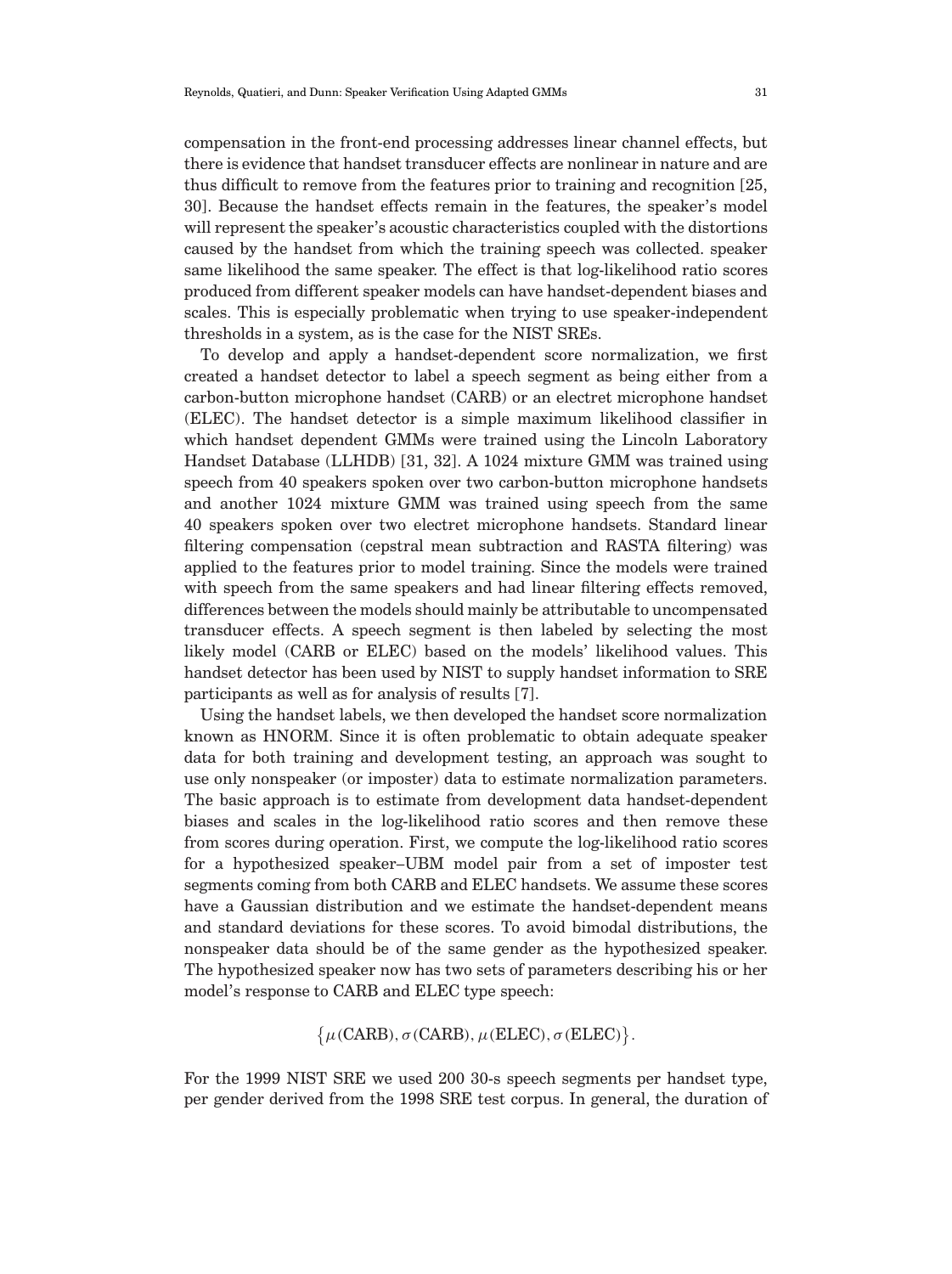

**FIG. 4.** Pictorial example of HNORM compensation. This picture shows log-likelihood ratio score distributions for two speakers before (left column) and after (right column) HNORM has been applied. After HNORM, the non-speaker score distribution for each handset type has been normalized to zero mean and unit standard deviation.

the speech segments used to estimate HNORM parameters should match the expected duration of the test speech segments.

During recognition, the handset detector supplies the handset type of the test segment, *X*, and HNORM is applied to the log-likelihood ratio score as

$$
\Lambda^{\text{HNORM}}(X) = \frac{\Lambda(X) - \mu(HS(X))}{\sigma(HS(X))},\tag{15}
$$

where *H S(X)* is the handset label for *X*.

The desired effect of HNORM is illustrated in Fig. 4. This figure shows log-likelihood ratio score distributions for two speakers before (left column) and after (right column) HNORM has been applied. The effect of removing the handset-dependent biases and scales is to normalize the nonspeaker score distributions such that they have zero mean and unit standard deviation for speech from both handset types. This results in better performance when using a single threshold for detection. In addition to removing handset bias and scales, HNORM also helps normalize log-likelihood scores across different speaker models, again resulting in better performance when using speaker-independent thresholds as in the NIST SREs. HNORM is in effect estimating speaker and handset specific thresholds and mapping them into the log-likelihood score domain rather than using them directly.

HNORM is a handset compensation technique that operates in the score domain. Other approaches to handset compensation operate in the signal domain [25] or in the model domain [16]. Since these techniques operate in different domains it is possible to combine them to potentially achieve even better compensation.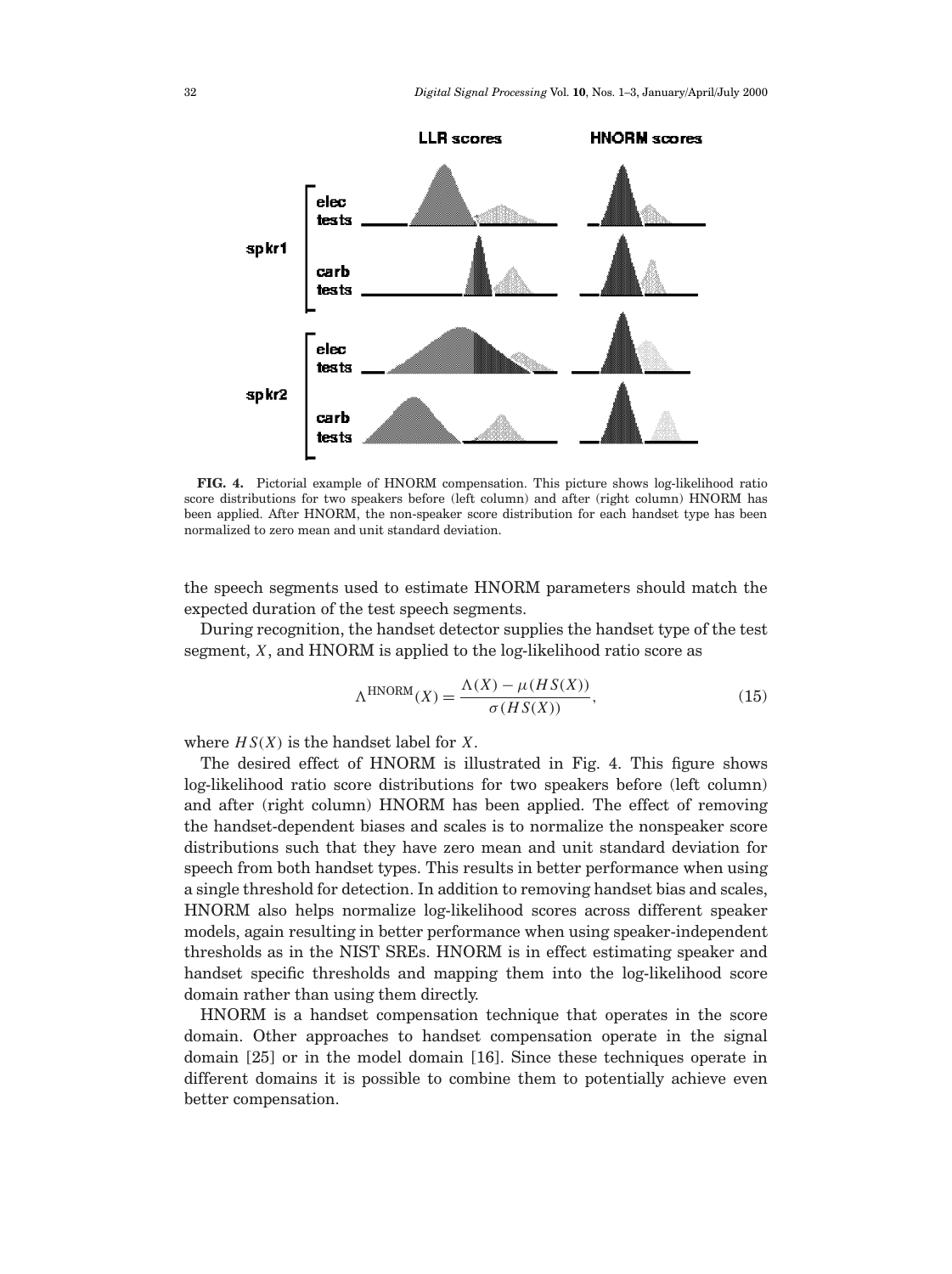### 4. EXPERIMENTS

In this section, we present experiments and results using the GMM-UBM system. Experiments are conducted on the 1998 summer-development and 1999 NIST SRE corpora using the NIST evaluation paradigm. The NIST SRE plans detailing the evaluation paradigm can be found in [33]. A more complete description of the NIST SRE along with detailed analysis of results can be found in [7, 34]. The experiments presented here show the general effects on performance of various components and parameters of the GMM-UBM system.

The 1998 and 1999 NIST SRE one-speaker corpora are derived from the Switchboard-II corpus and consist of variable length test utterances (0.5– 60 s) extracted from conversational telephone speech. For each speaker, the training data consist of two minutes of speech total, one minute from each of two conversations with the same phone number and the same handset type. Previous SRE data are available for training background models or other parameters. For each test file, 11 independent trials by 11 different hypothesized speakers are conducted. Each test file is processed independently. No crossgender trials are performed; the gender of the hypothesized and test utterance speaker are the same. All scores where the hypothesized speaker is the speaker in the test utterance are pooled into a set of target scores. The other scores are pooled into a set of nontarget scores. This score pooling occurs over both male and female data. In the experiments below, results are from pooling all of the scores together and the results do not use NIST subpartitions of the scores, e.g., primary or secondary conditions, unless otherwise noted. A single, speakerindependent, threshold is swept over the two sets of scores and the probability of miss and probability of false alarm are computed for each threshold. The error probabilities are then plotted as detection error tradeoff (DET) curves [35] to show system performance.

The first set of experiments, which examined the composition of the UBM, were conducted on the 1998 summer-development data. Training data were selected from the 1997 SRE 30-s tests to have one hour of male speech and one hour of female speech, both equally distributed over the CARB and ELEC handset types. Three UBMs were constructed from these data. For the first case, a single 2048 GMM was trained by pooling all the training data together. In the second case, separate 1024 male and female UBMs were trained and used for male and female hypothesized speakers, respectively. Finally, a single 2048 UBM was formed by pooling the genderdependent UBMs. HNORM was not applied. The DET curves for these three background models are shown in Fig. 5. While the difference is not large, the separate male and female UBMs performed slightly better than the genderindependent models. This is not surprising since there were no cross-gender trails and the gender-dependent models matched the expected nonspeaker composition. The UBM trained from pooled data performed slightly worse than the others and the UBM created by pooling gender-dependent models matches the performance of the other two systems for different operating regions. Overall, the performance of all three UBMs is comparable but the gender-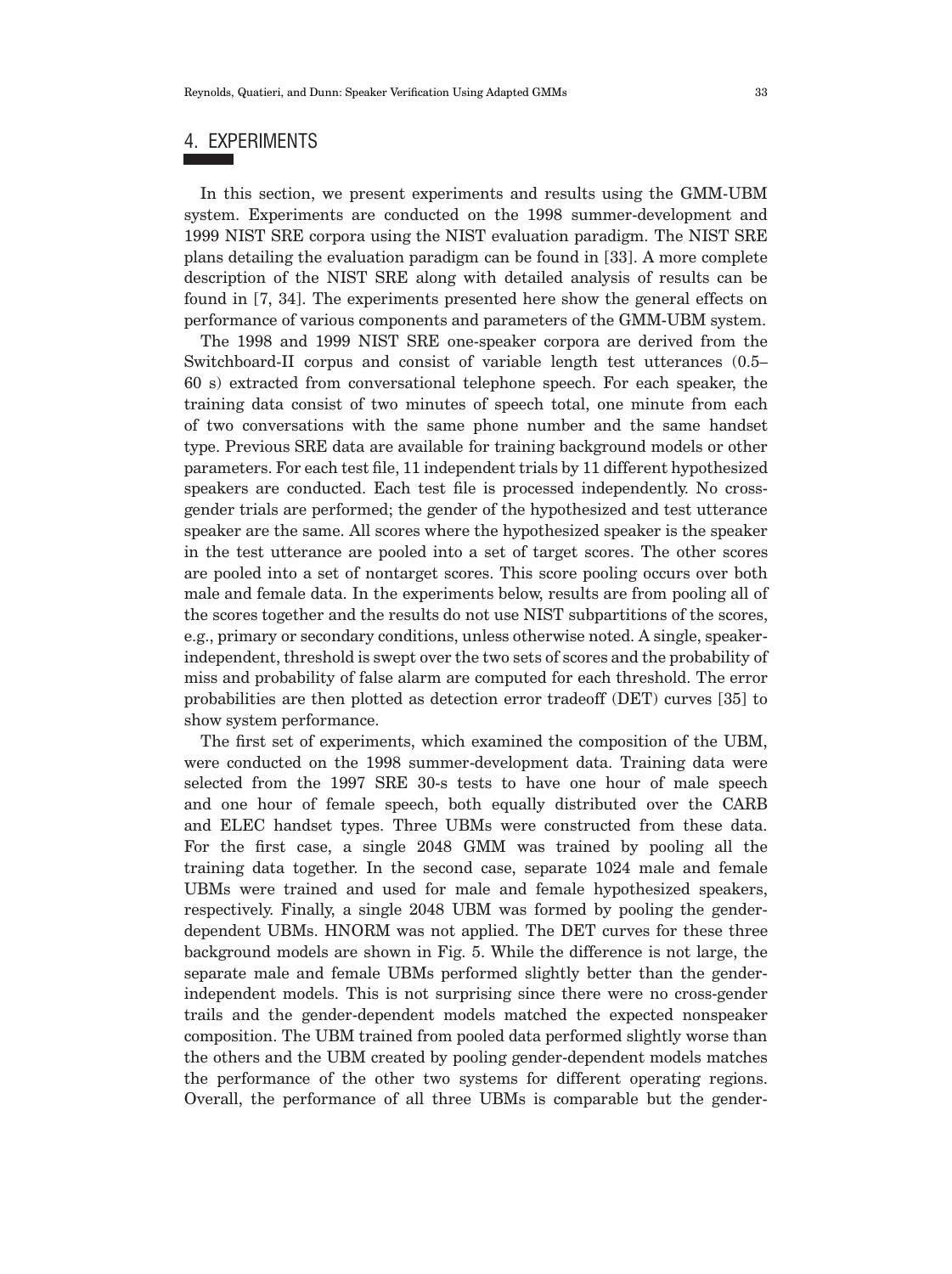

**FIG. 5.** DET curves for three UBM compositions: Pooled male and female data, separate male and female models, and pooled male and female models. Results are on the NIST 1998 summerdevelopment single-speaker data using all scores.

independent models are perhaps more portable since they can better handle cross-gender nonspeakers. In fact, for the two-speaker detection task where there are cross-gender nonspeakers, the gender-dependent models perform poorly.

The next set of experiments examined the effect of model size on performance. These experiments were conducted on the 1998 summer-development data. Using the same training data as in the previous experiment and pooling the data, UBMs of sizes 16–2048 were trained and evaluated. Again, HNORM was not applied. The DET curves for the different model orders are shown in Fig. 6. From these DETs, it appears that the knee in the performance curve is somewhere around 512 mixtures.

On the 1998 summer-development data we also ran experiments to examine the effects of adapting different sets of parameters when creating hypothesized speaker models. In Fig. 7, we show DET curves for all combinations of parameter adaptations. The curves show that adapting the weights degrades performance in the operating region above 10% miss and below 10% false alarm. It is not clear at this time why adapting the weights degrades performance. The best overall performance is from adapting only the mean vectors.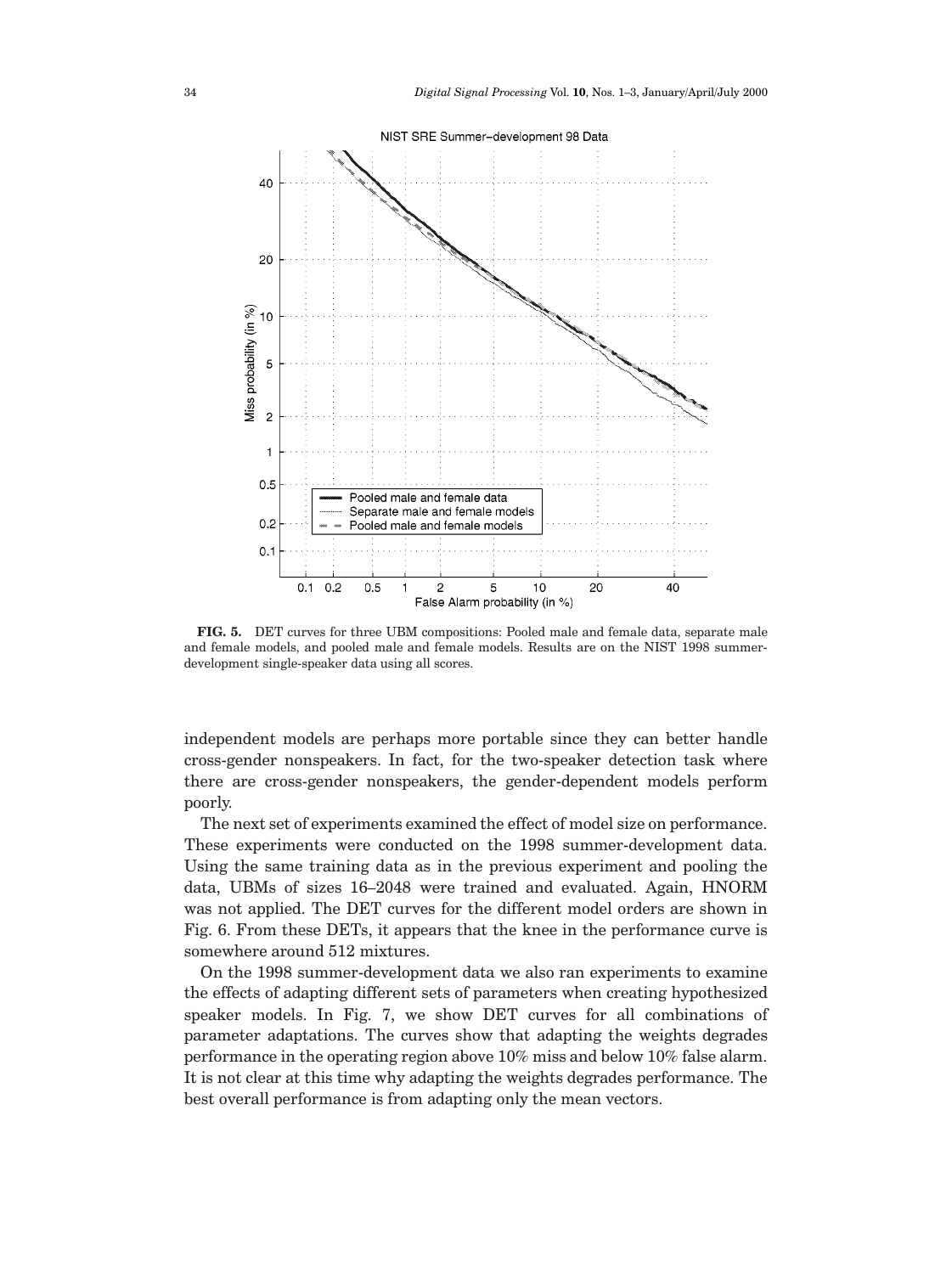

**FIG. 6.** DET curves for systems using UBMs with 16–2048 mixtures. Results are on the NIST 1998 summer-development single-speaker data using all scores.

In the last set of experiments we compared performance of the GMM-UBM with and without using HNORM. The data for this experiment are the 1999 NIST SRE single-speaker data. This is in contrast to the previous experiments that used the NIST 1998 summer-development data for designing the recognition system in preparation for the 1999 NIST SRE. The UBM used in these experiments is a 2048 mixture, gender-independent GMM created by pooling 1024 mixture gender-dependent models. The hypothesized speaker models were trained by adapting only the mean vectors. In Fig. 8 we show the DET curves for a system with and without HNORM scoring all test files in the 1999 NIST SRE one-speaker data set. The system using HNORM was the primary system for the 1999 NIST SRE single-speaker detection task submitted by MIT Lincoln Laboratory. As evidenced in the DET plot and confirmed by several other sites, HNORM provides a substantial performance increase over the baseline system at all operating points.

In Fig. 9, we show DET curves from a more detailed breakdown of the data set. We have pooled the files into three sets based on the phone number and handset type associated with the test file. In the same-number, same-type (SNST) set, only scores from trials where the test file had the same handset type as the training data for the hypothesized speaker are used. In addition, for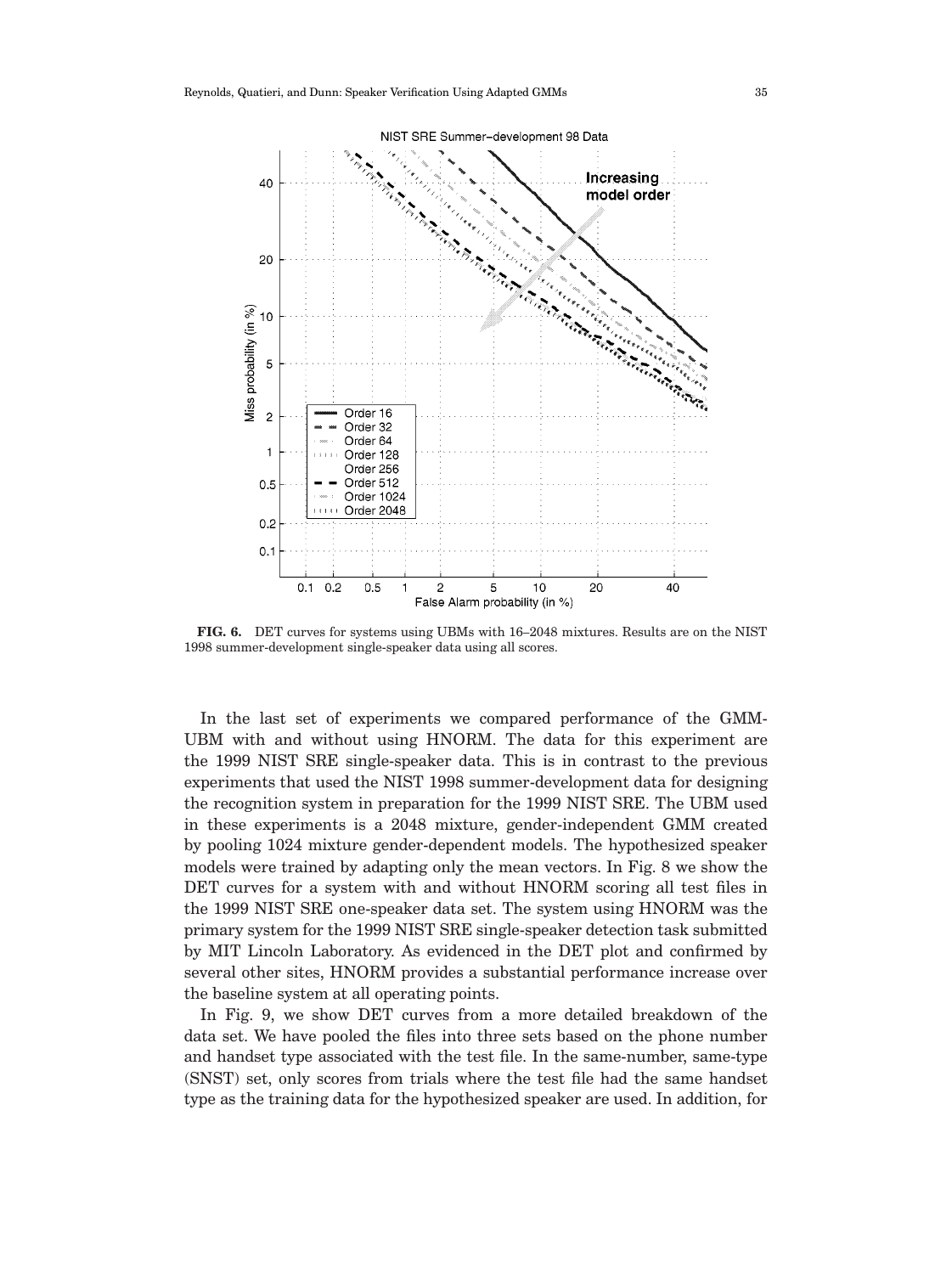

**FIG. 7.** DET curves for adaptation of different combinations of parameters. W = weights,  $M =$ means,  $V =$  variances. Results are on the NIST 1998 summer-development single-speaker data using all scores.

true trials (where the speaker in the test file was the same as the hypothesized speaker) only files originating from the same phone number as that used for the hypothesized speaker's training data are used. The SNST pooling shows very optimistic system performance, since all true trials came from identical phone numbers (and presumably identical handsets), while all false trails had same handset types but came from different phone numbers. Thus, microphone effects are actually aiding in correct detections. In the different-number, sametype (DNST) set, only scores from trials where the test file came from a different phone number but had the same handset type as the training data for the hypothesized speaker are used for both true and false trials. In the different-number, different-type (DNDT) set, only scores from trials where the test file came from a different phone number and a different handset type as the training data for the hypothesized speaker are used for both true and false trials. The DNDT is the most stringent evaluation since it has the most degree of mismatch of all poolings. For all three poolings, we show performance of the GMM-UBM system with and without using HNORM. It is clear that while HNORM improves performance under each condition, there remains a large performance gap between matched and mismatched conditions. With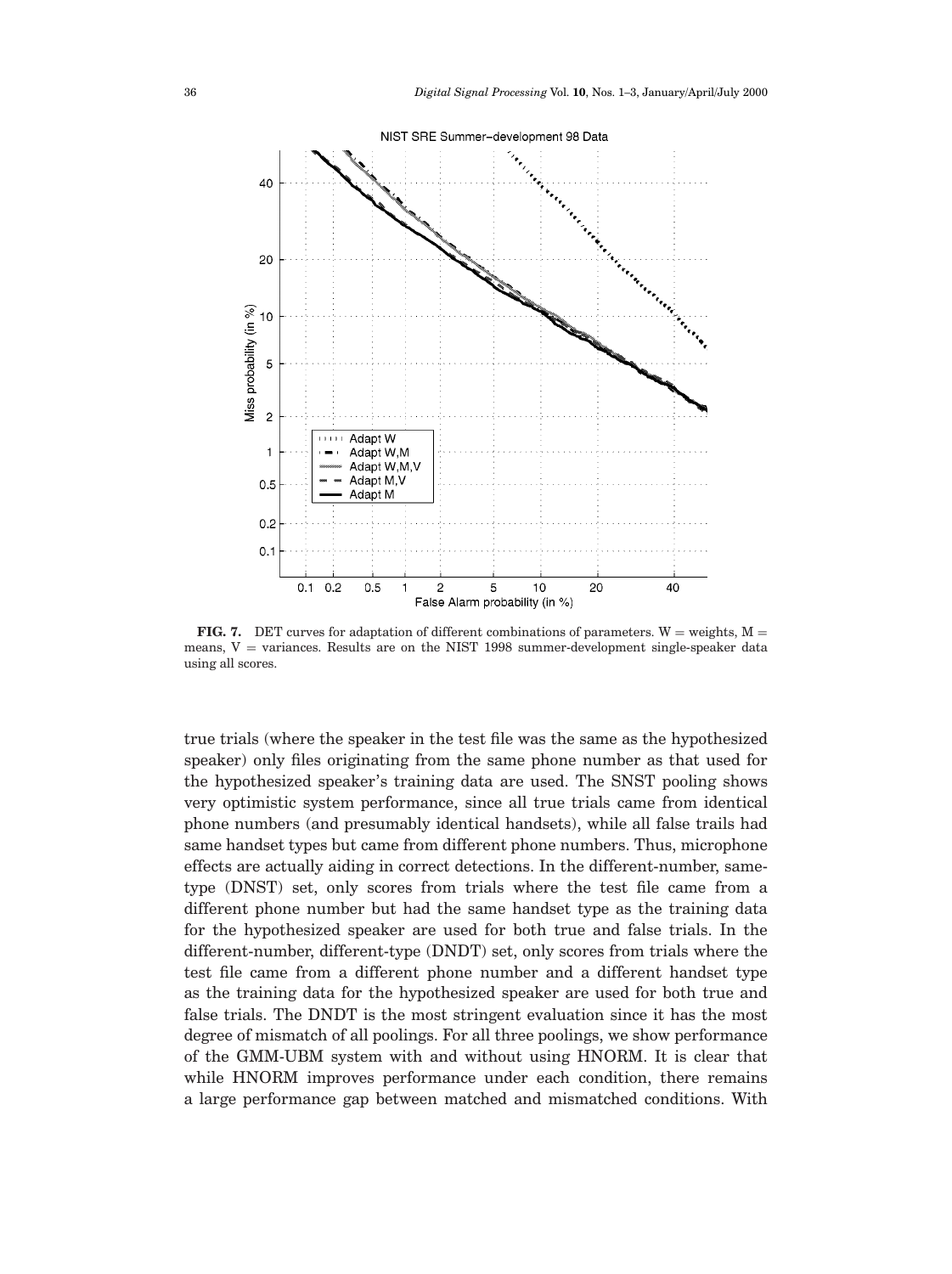

**FIG. 8.** Comparison of GMM-UBM system with and without HNORM. Results are on the NIST 1999 SRE single-speaker data using all scores.

progressively more degrees of mismatch occurring (from SNST to DNST the actual handset microphone is different for the true trials; from DNST to DNDT the handset types are different for all trials) performance drops off considerably. Although attributed to microphone variability effects, currently there are no precise theories of what effects the microphone transduction is producing in the speech to cause such a performance degradation.

# 5. CONCLUSIONS AND FUTURE DIRECTIONS

In this paper we have described the major elements of the GMM-UBM system used for high-accuracy speaker recognition. The GMM-UBM system is built around the optimal likelihood ratio test for detection, using simple but effective Gaussian mixture models for likelihood functions, a universal background model for representing the competing alternative speakers, and a form of Bayesian adaptation to derive hypothesized speaker models. The use of a handset detector and score normalization to greatly improve detection performance, independent of the actual detection system, was also described and discussed. Finally, representative performance benchmarks and system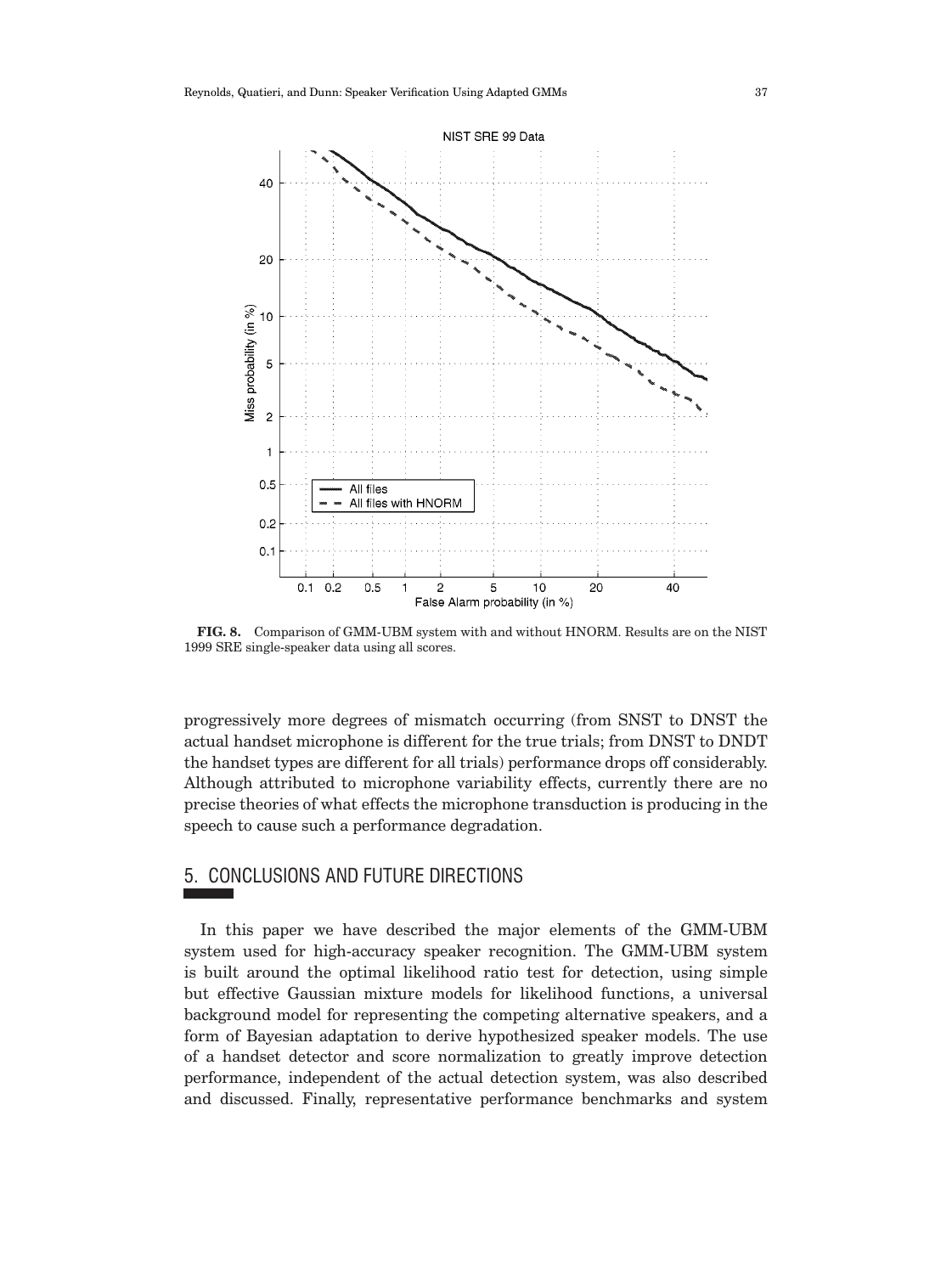

**FIG. 9.** Comparison of GMM-UBM system with and without HNORM, using different poolings of files in the 1999 NIST SRE single-speaker data set.  $SNST = Same-Number$ , Same-Type,  $DNST =$ Different-Number, Same-Type, DNDT = Different-Number, Different-Type.

behavior experiments on the 1998 summer-development and 1999 NIST SRE corpora were presented.

While the GMM-UBM system has proven to be very effective for speaker recognition tasks, there are several open areas where future research can improve or build on from the current approach. The first area is dealing better with mismatched conditions. The GMM-UBM system, and all current speaker stateof-the-art recognition systems, rely on low-level acoustic information. Unfortunately, speaker and channel information are bound together in an unknown way in the current spectral-based features and the performance of these systems degrades when the microphone or acoustic environment changes between training data and recognition data. Progress has been made in minimizing this frailty both in addressing linear channel distortion with cepstral mean subtraction and RASTA filtering and in addressing nonlinear effects by normalizing log-likelihood scores (HNORM) and by waveform compensation [25], but there still remains a tremendous performance gap to be bridged between matched and mismatched conditions.

The second area is incorporating higher levels of information, such as speaking style supra-segmental features, or word usage, into the decision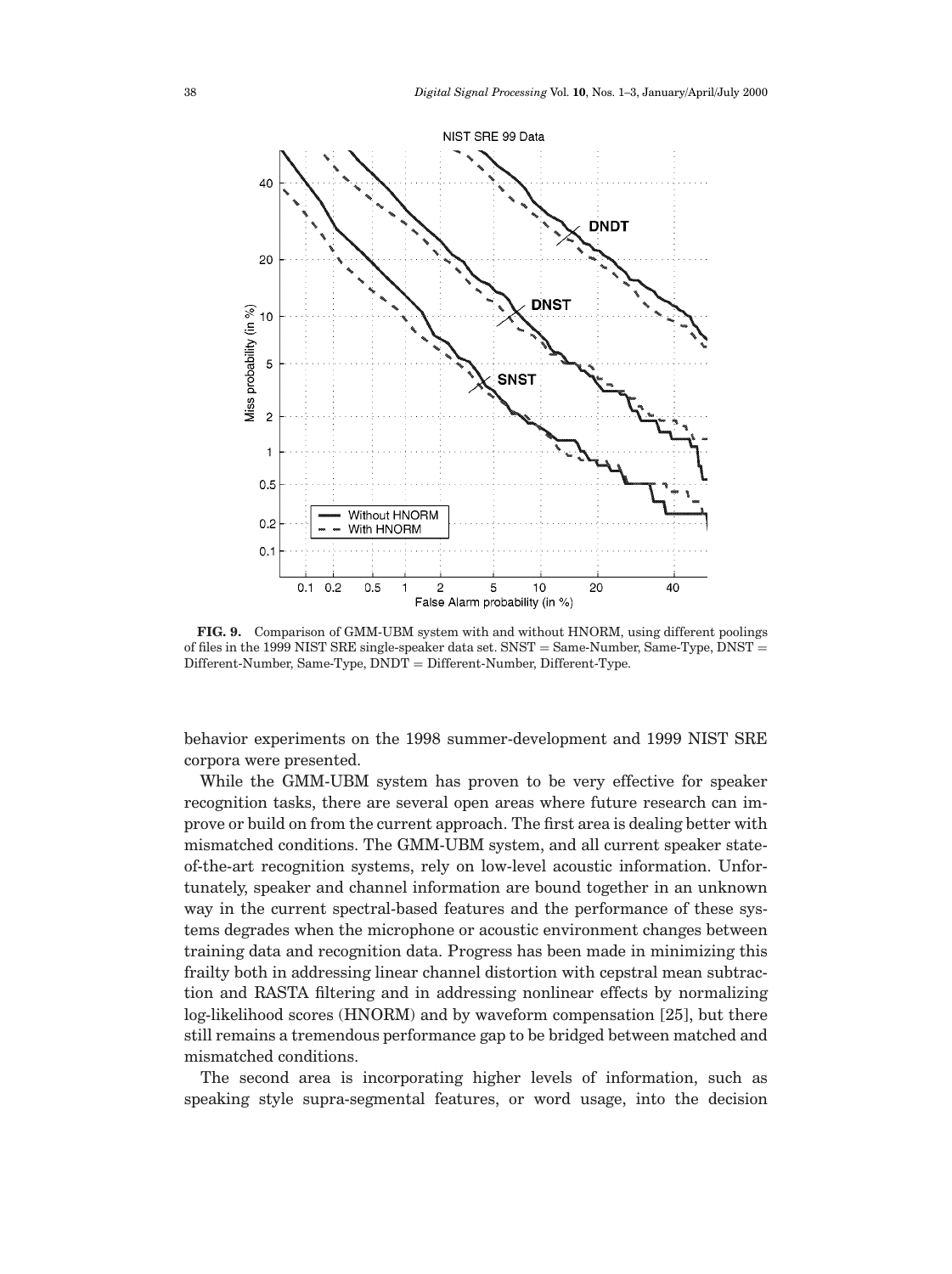making process. Humans use several levels of information to recognize speakers from speech alone, but automatic systems are still dependent on the low-level acoustic information. The challenges in this area are to find, reliably extract, and effectively use these higher levels of information from the speech signal. It is likely that these higher levels of information will not provide good performance on their own and may need to be fused with more traditional acoustic-based systems. Techniques to fuse and apply high-level asynchronous, or event-based, information with low-level synchronous acoustic features need to be developed in a way that makes the two feature classes work synergistically.

# REFERENCES

- 1. Rose, R. C. and Reynolds, D. A., Text-independent speaker identification using automatic acoustic segmentation. In *Proceedings of the International Conference on Acoustics, Speech, and Signal Processing,* 1990, pp. 293–296.
- 2. Reynolds, D. A., *A Gaussian Mixture Modeling Approach to Text-Independent Speaker Identification.* Ph.D. thesis, Georgia Institute of Technology, September 1992.
- 3. Reynolds, D. A. and Rose, R. C., Robust text-independent speaker identification using Gaussian mixture speaker models, *IEEE Trans. Speech Audio Process.* **3** (1995), 72–83.
- 4. Reynolds, D. A., Speaker identification and verification using Gaussian mixture speaker models, *Speech Commun.* **17** (1995), 91–108.
- 5. Reynolds, D. A., Automatic speaker recognition using Gaussian mixture speaker models, *Lincoln Lab. J.* **8** (1996), 173–192.
- 6. Doddington, G., Przybocki, M., Martin, A., and Reynolds, D. A., The NIST speaker recognition evaluation—overview, methodology, systems, results, perspective, *Speech Commun.*, in press.
- 7. Martin, A. and Przybocki, M., The NIST 1999 speaker recognition evaluation—an overview, *Digital Signal Process.* **10** (2000), 1–18.
- 8. Reynolds, D. A., Comparison of background normalization methods for text-independent speaker verification. In *Proceedings of the European Conference on Speech Communication and Technology,* September 1997, pp. 963–966.
- 9. Dunn, R. B., Reynolds, D. A., and Quatieri, T. F., Approaches to speaker detection and tracking in conversational speech, *Digital Signal Process.* **10** (2000), 93–112.
- 10. Higgins, A., Bahler, L., and Porter, J., Speaker verification using randomized phrase prompting, *Digital Signal Process.* **1** (1991), 89–106.
- 11. Rosenberg, A. E., DeLong, J., Lee, C. H., Juang, B. H., and Soong, F. K., The use of cohort normalized scores for speaker verification. In *International Conference on Speech and Language Processing,* November 1992, pp. 599–602.
- 12. Matsui, T. and Furui, S., Similarity normalization methods for speaker verification based on a posteriori probability. In *Proceedings of the ESCA Workshop on Automatic Speaker Recognition, Identification and Verification,* 1994, pp. 59–62.
- 13. Carey, M., Parris, E., and Bridle, J., A speaker verification system using alphanets. In *Proceedings of the International Conference on Acoustics, Speech, and Signal Processing,* May 1991, pp. 397–400.
- 14. Matsui, T. and Furui, S., Likelihood normalization for speaker verification using a phonemeand speaker-independent model, *Speech Commun.* **17** (1995), 109–116.
- 15. Rosenberg, A. E. and Parthasarathy, S., Speaker background models for connected digit password speaker verification. In *Proceedings of the International Conference on Acoustics, Speech, and Signal Processing,* May 1996, pp. 81–84.
- 16. Heck, L. P. and Weintraub, M., Handset-dependent background models for robust textindependent speaker recognition. In *Proceedings of the International Conference on Acoustics, Speech, and Signal Processing,* April 1997, pp. 1071–1073.
- 17. Dempster, A., Laird, N., and Rubin, D., Maximum likelihood from incomplete data via the EM algorithm, *J. Roy. Stat. Soc.* **39** (1977), 1–38.
- 18. Duda, R. O. and Hart, P. E., *Pattern Classification and Scene Analysis.* Wiley, New York, 1973.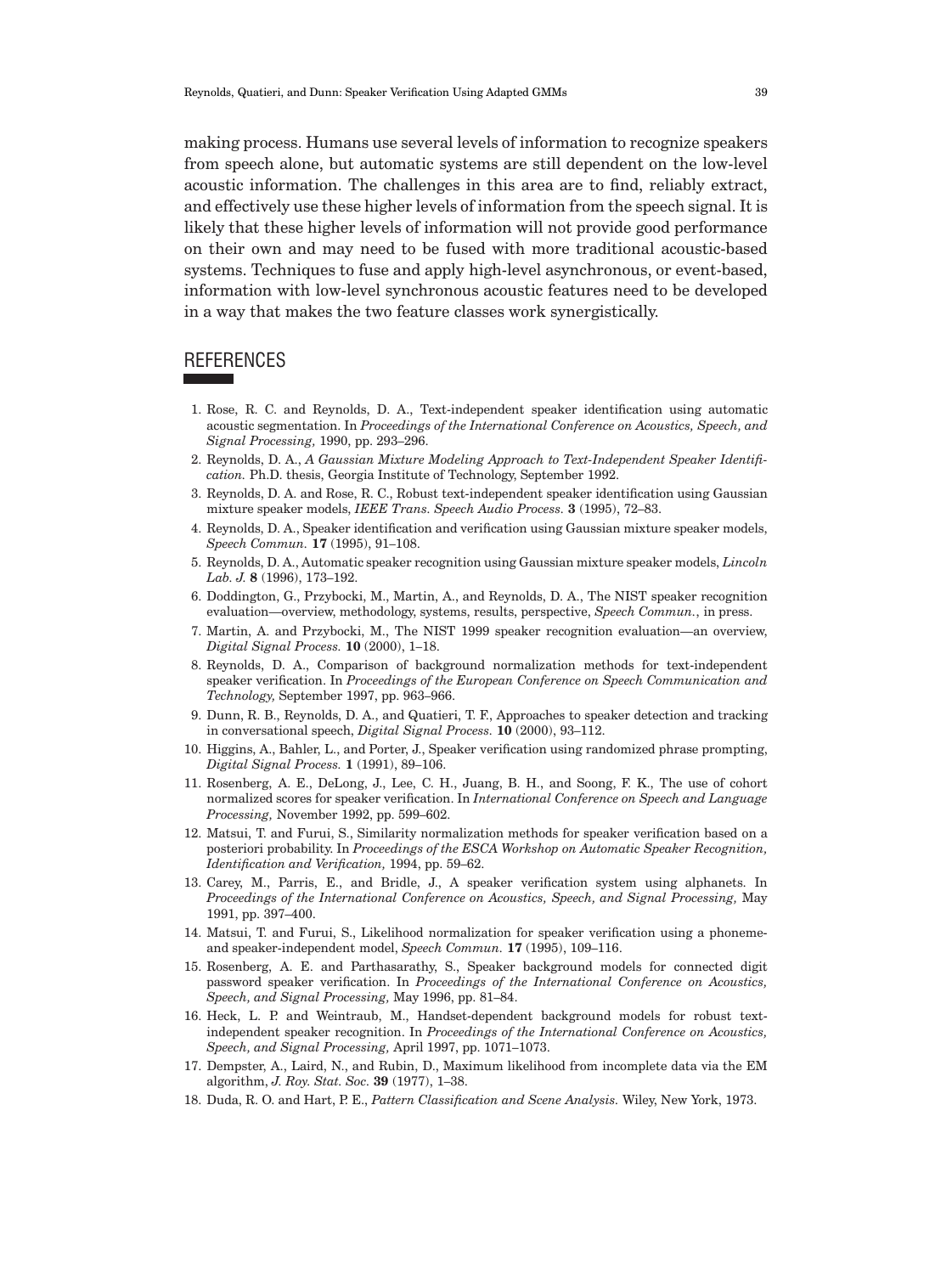- 19. Newman, M., Gillick, L., Ito, Y., McAllaster, D., and Peskin, B., Speaker verification through large vocabulary continuous speech recognition. In *Proceedings of the International Conference on Spoken Language Processing,* 1996, pp. 2419–2422.
- 20. Reynolds, D. A., Rose, R. C., and Smith, M. J. T., PC-based TMS320C30 implementation of the Gaussian mixture model text-independent speaker recognition system. In *Proceedings of the International Conference on Signal Processing Applications and Technology,* November 1992, pp. 967–973.
- 21. Soong, F. K. and Rosenberg, A. E., On the use of instantaneous and transitional spectral information in speaker recognition. In *Proceedings of the International Conference on Acoustics, Speech, and Signal Processing,* 1986, pp. 877–880.
- 22. Reynolds, D. A., Experimental evaluation of features for robust speaker identification, *IEEE Trans. Speech Audio Process.* **2** (1994), 639–643.
- 23. Hermansky, H., Morgan, N., Bayya, A., and Kohn, P., RASTA-PLP speech analysis technique. In *Proceedings of the International Conference on Acoustics, Speech, and Signal Processing,* March 1992, pp. I.121–I.124.
- 24. Reynolds, D. A., The effects of handset variability on speaker recognition performance: Experiments on the switchboard corpus. In *Proceedings of the International Conference on Acoustics, Speech, and Signal Processing,* May 1996, pp. 113–116.
- 25. Quatieri, T., Reynolds, D. A., and O'Leary, G., Magnitude-only estimation of handset nonlinearity with application to speaker recognition. In *Proceedings of the International Conference on Acoustics, Speech, and Signal Processing,* 1998, pp. 745–748.
- 26. Isobe, T. and Takahashi, J., Text-independent speaker verification using virtual speaker based cohort normalization. In *Proceedings of the European Conference on Speech Communication and Technology,* 1999, pp. 987–990.
- 27. Gauvain, J. L. and Lee, C.-H., Maximum a posteriori estimation for multivariate Gaussian mixture observations of Markov chains, *IEEE Trans. Speech Audio Process.* **2** (1994), 291–298.
- 28. Vuuren, S., *Speaker Verification in a Time-Feature Space.* Ph.D. thesis, Oregon Graduate Institute, March 1999.
- 29. Fukunaga, K., *Introduction to Statistical Pattern Recognition.* Academic Press, San Diego, 1972.
- 30. Reynolds, D. A., Zissman, M., Quatieri, T. F., O'Leary, G., and Carlson, B., The effects of telephone transmission degradations on speaker recognition performance. In *Proceedings of the International Conference on Acoustics, Speech, and Signal Processing,* May 1995, pp. 329–332.
- 31. Reynolds, D. A., HTIMIT and LLHDB: Speech corpora for the study of handset transducer effects. In *Proceedings of the International Conference on Acoustics, Speech, and Signal Processing,* April 1997, pp. 1535–1538.
- 32. Linguistic Data Consortium (LDC), Philadelphia, PA. Website: www.ldc.upenn.edu.
- 33. NIST speaker recognition evaluation plans, Philadelphia, PA. Website: www.nist.gov/speech/ test.htm.
- 34. Pryzbocki, M. and Martin, A., The 1999 NIST speaker recognition evaluation, using summed two-channel telephone data for speaker detection and speaker tracking. In *Proceedings of the European Conference on Speech Communication and Technology,* 1999, pp. 2215–2218.
- 35. Martin, A., Doddington, G., Kamm, T., Ordowski, M., and Przybocki, M., The DET curve in assessment of detection task performance. In *Proceedings of the European Conference on Speech Communication and Technology,* 1997, pp. 1895–1898.

THOMAS F. QUATIERI received the B.S. (summa cum laude) from Tufts University, Medford, Massachusetts, in 1973, and the S.M., E.E., and Sc.D. from the Massachusetts Institute of

DOUGLAS REYNOLDS received the B.E.E. (with highest honors) in 1986 and the Ph.D. in electrical engineering in 1992, both from the Georgia Institute of Technology. He joined the Speech Systems Technology Group (now the Information Systems Technology Group) at the Massachusetts Institute of Technology Lincoln Laboratory in 1992. Currently, he is a senior member of the technical staff and his research interests include robust speaker identification and verification, language recognition, speech recognition, and general problems in signal classification. He is a senior member of the IEEE and a member of the IEEE Signal Processing Society Speech Technical Committee.